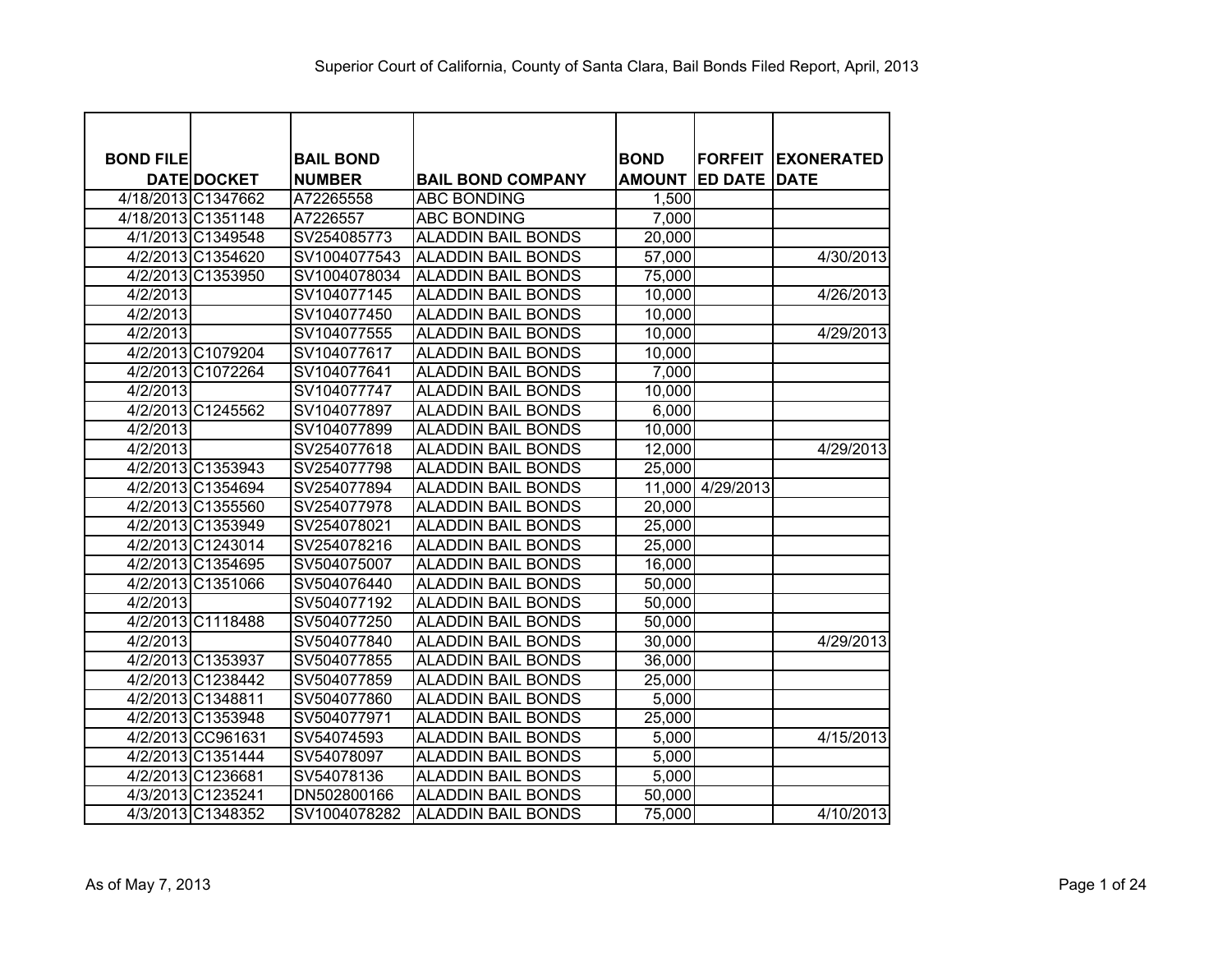| <b>BOND FILE</b> |                    | <b>BAIL BOND</b> |                           | <b>BOND</b>   |                     | <b>FORFEIT EXONERATED</b> |
|------------------|--------------------|------------------|---------------------------|---------------|---------------------|---------------------------|
|                  | <b>DATE DOCKET</b> | <b>NUMBER</b>    | <b>BAIL BOND COMPANY</b>  | <b>AMOUNT</b> | <b>ED DATE DATE</b> |                           |
|                  | 4/3/2013 F1345855  | SV104076364      | <b>ALADDIN BAIL BONDS</b> | 10,000        |                     |                           |
|                  | 4/3/2013 F1345381  | SV104076365      | <b>ALADDIN BAIL BONDS</b> | 6,000         |                     |                           |
|                  | 4/3/2013 C1351284  | SV104077606      | <b>ALADDIN BAIL BONDS</b> | 7,000         |                     | 4/19/2013                 |
|                  | 4/3/2013 F1346666  | SV104078053      | <b>ALADDIN BAIL BONDS</b> | 10,000        |                     |                           |
|                  | 4/3/2013 F1243922  | SV254064141      | <b>ALADDIN BAIL BONDS</b> | 15,000        |                     |                           |
|                  | 4/3/2013 C1348019  | SV254077227      | <b>ALADDIN BAIL BONDS</b> | 25,000        |                     |                           |
|                  | 4/3/2013 C1245505  | SV254077343      | <b>ALADDIN BAIL BONDS</b> | 15,000        |                     |                           |
|                  | 4/3/2013 C1353013  | SV254077357      | <b>ALADDIN BAIL BONDS</b> | 20,000        |                     |                           |
|                  | 4/3/2013 F1346334  | SV254078015      | <b>ALADDIN BAIL BONDS</b> | 25,000        |                     | 4/25/2013                 |
|                  | 4/3/2013 C1351533  | SV504077341      | <b>ALADDIN BAIL BONDS</b> | 50,000        |                     |                           |
|                  | 4/3/2013 C1116871  | SV504077342      | <b>ALADDIN BAIL BONDS</b> | 50,000        |                     |                           |
| 4/3/2013         |                    | SV504077738      | <b>ALADDIN BAIL BONDS</b> | 36,000        |                     | 5/2/2013                  |
|                  | 4/3/2013 C1070256  | SV504078320      | <b>ALADDIN BAIL BONDS</b> | 50,000        |                     |                           |
|                  | 4/3/2013 C1246985  | SV54077605       | <b>ALADDIN BAIL BONDS</b> |               | 5,000 4/22/2013     |                           |
|                  | 4/3/2013 C1352873  | SV54077607       | <b>ALADDIN BAIL BONDS</b> |               | 1,000 4/22/2013     |                           |
|                  | 4/4/2013 C1348056  | SV1004078155     | <b>ALADDIN BAIL BONDS</b> | 75,000        |                     |                           |
|                  | 4/4/2013 C1243457  | SV1004078512     | <b>ALADDIN BAIL BONDS</b> | 70,000        |                     |                           |
|                  | 4/4/2013 B1364676  | SV104076698      | <b>ALADDIN BAIL BONDS</b> | 10,000        |                     | 4/15/2013                 |
| 4/4/2013         |                    | SV104076876      | <b>ALADDIN BAIL BONDS</b> | 10,000        |                     |                           |
|                  | 4/4/2013 B1365464  | SV104076884      | <b>ALADDIN BAIL BONDS</b> | 5,000         |                     |                           |
| 4/4/2013         |                    | SV104078272      | <b>ALADDIN BAIL BONDS</b> | 5,000         |                     |                           |
|                  | 4/4/2013 C1353171  | SV104078606      | <b>ALADDIN BAIL BONDS</b> | 10,000        |                     |                           |
| 4/4/2013         |                    | SV254077077      | <b>ALADDIN BAIL BONDS</b> | 25,000        |                     |                           |
|                  | 4/4/2013 B1365949  | SV254077130      | <b>ALADDIN BAIL BONDS</b> |               | 15,000 4/26/2013    |                           |
|                  | 4/4/2013 B1365597  | SV254077179      | <b>ALADDIN BAIL BONDS</b> | 15,000        |                     |                           |
| 4/4/2013         |                    | SV254077540      | <b>ALADDIN BAIL BONDS</b> | 15,000        |                     |                           |
|                  | 4/4/2013 C1351904  | SV254077675      | <b>ALADDIN BAIL BONDS</b> | 15,000        |                     |                           |
|                  | 4/4/2013 C1072354  | SV254078464      | <b>ALADDIN BAIL BONDS</b> | 15,000        |                     |                           |
|                  | 4/4/2013 B1365865  | SV504077862      | <b>ALADDIN BAIL BONDS</b> | 26,000        |                     |                           |
| 4/4/2013         |                    | SV504078185      | <b>ALADDIN BAIL BONDS</b> | 27,000        |                     |                           |
|                  | 4/4/2013 C1355599  | SV504078270      | <b>ALADDIN BAIL BONDS</b> | 25,000        |                     |                           |
| 4/4/2013         |                    | SV504078423      | <b>ALADDIN BAIL BONDS</b> | 50,000        |                     | 4/26/2013                 |
|                  | 4/4/2013 C1353939  | SV504078543      | <b>ALADDIN BAIL BONDS</b> | 25,000        |                     |                           |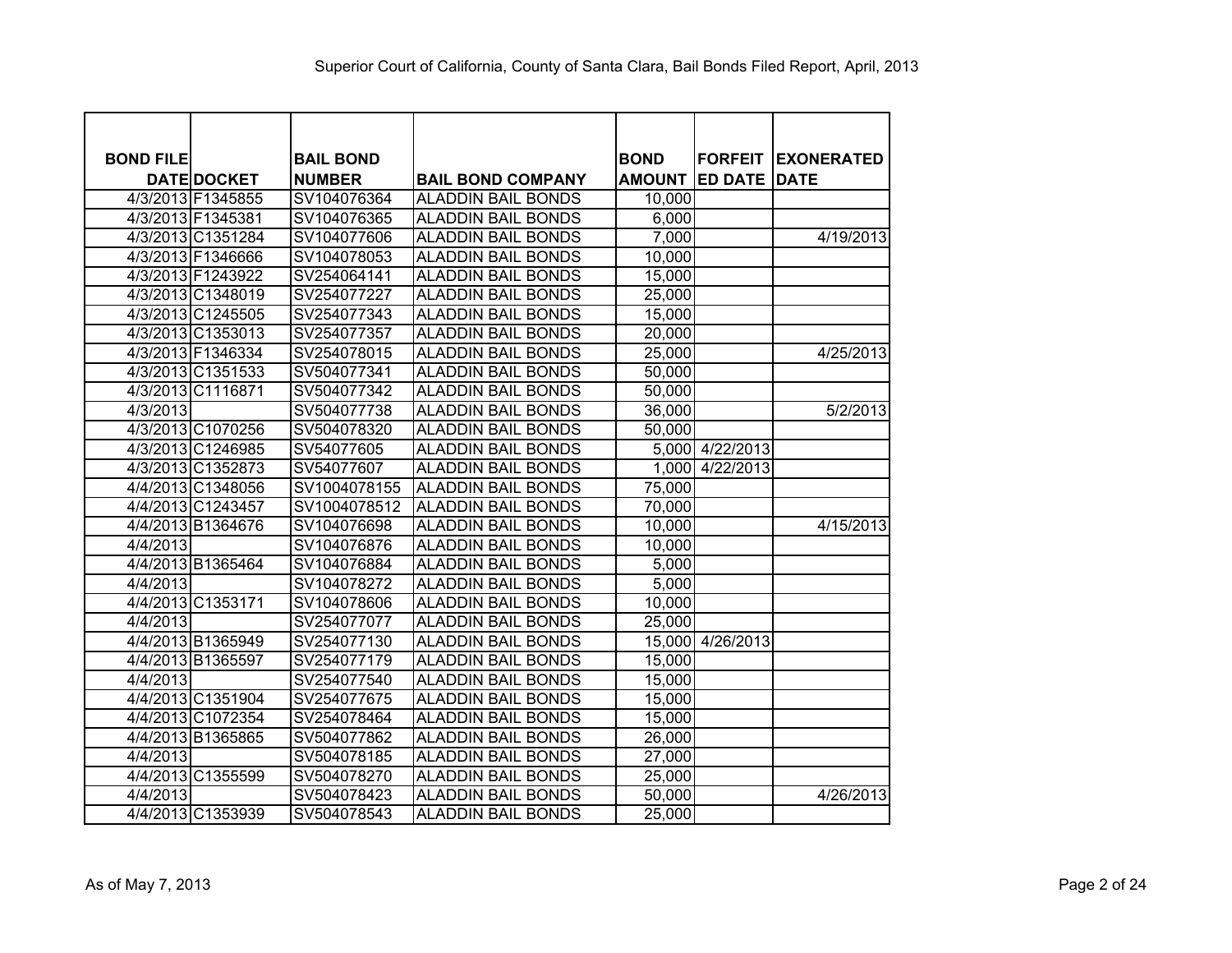| <b>BOND FILE</b> |                    | <b>BAIL BOND</b> |                           | <b>BOND</b>   | <b>FORFEIT</b>      | <b>IEXONERATED</b> |
|------------------|--------------------|------------------|---------------------------|---------------|---------------------|--------------------|
|                  | <b>DATE DOCKET</b> | <b>NUMBER</b>    | <b>BAIL BOND COMPANY</b>  | <b>AMOUNT</b> | <b>ED DATE DATE</b> |                    |
|                  | 4/4/2013 C1351295  | SV54076788       | <b>ALADDIN BAIL BONDS</b> | 5,000         |                     |                    |
|                  | 4/4/2013 B1263619  | SV54077134       | <b>ALADDIN BAIL BONDS</b> | 2,000         |                     |                    |
|                  | 4/4/2013 B1364981  | SV54077171       | <b>ALADDIN BAIL BONDS</b> | 5,000         |                     |                    |
|                  | 4/4/2013 C1352097  | SV54077822       | <b>ALADDIN BAIL BONDS</b> | 5,000         |                     |                    |
|                  | 4/4/2013 B1260925  | SV54077951       | <b>ALADDIN BAIL BONDS</b> | 1,000         |                     |                    |
| 4/4/2013         |                    | SV54078135       | <b>ALADDIN BAIL BONDS</b> | 1,000         |                     |                    |
|                  | 4/4/2013 C1352482  | SV54078260       | <b>ALADDIN BAIL BONDS</b> | 5,000         |                     |                    |
| 4/5/2013         |                    | SV104078694      | <b>ALADDIN BAIL BONDS</b> | 10,000        |                     | 4/18/2013          |
| 4/5/2013         |                    | SV254078442      | <b>ALADDIN BAIL BONDS</b> | 15,000        |                     |                    |
| 4/5/2013         |                    | SV254078915      | <b>ALADDIN BAIL BONDS</b> | 25,000        |                     | 4/18/2013          |
|                  | 4/5/2013 C1352964  | SV254078980      | <b>ALADDIN BAIL BONDS</b> | 16,000        |                     | 4/16/2013          |
|                  | 4/5/2013 C1353526  | SV254079125      | <b>ALADDIN BAIL BONDS</b> |               | 25,000 4/30/2013    |                    |
|                  | 4/5/2013 C1353958  | SV254079128      | <b>ALADDIN BAIL BONDS</b> | 11,000        |                     |                    |
|                  | 4/5/2013 F1244722  | SV504078554      | <b>ALADDIN BAIL BONDS</b> | 30,000        |                     |                    |
|                  | 4/5/2013 C1354120  | SV504078696      | <b>ALADDIN BAIL BONDS</b> | 41,000        |                     |                    |
|                  | 4/5/2013 C1103798  | SV54079127       | <b>ALADDIN BAIL BONDS</b> | 5,000         |                     |                    |
|                  | 4/8/2013 B1364861  | SV104078954      | <b>ALADDIN BAIL BONDS</b> | 10,000        |                     |                    |
|                  | 4/8/2013 B1366038  | SV104079076      | <b>ALADDIN BAIL BONDS</b> | 10,000        |                     | 5/2/2013           |
|                  | 4/8/2013 B1365242  | SV504078959      | <b>ALADDIN BAIL BONDS</b> | 36,000        |                     |                    |
|                  | 4/8/2013 B1365435  | SV504079093      | <b>ALADDIN BAIL BONDS</b> | 50,000        |                     |                    |
|                  | 4/8/2013 F1138387  | SV54075340       | <b>ALADDIN BAIL BONDS</b> | 5,000         |                     |                    |
|                  | 4/9/2013 F1243093  | DN502800387      | <b>ALADDIN BAIL BONDS</b> | 50,000        |                     |                    |
|                  | 4/9/2013 C1243036  | SV104077267      | <b>ALADDIN BAIL BONDS</b> | 10,000        |                     |                    |
|                  | 4/9/2013 C1351214  | SV104079234      | <b>ALADDIN BAIL BONDS</b> | 10,000        |                     |                    |
| 4/9/2013         |                    | SV104079439      | <b>ALADDIN BAIL BONDS</b> | 10,000        |                     |                    |
| 4/9/2013         |                    | SV104079445      | <b>ALADDIN BAIL BONDS</b> | 10,000        |                     |                    |
| 4/9/2013         |                    | SV104079486      | <b>ALADDIN BAIL BONDS</b> | 10,000        |                     |                    |
| 4/9/2013         |                    | SV104079514      | <b>ALADDIN BAIL BONDS</b> | 10,000        |                     |                    |
| 4/9/2013         |                    | SV104079619      | <b>ALADDIN BAIL BONDS</b> | 10,000        |                     |                    |
| 4/9/2013         |                    | SV104079650      | <b>ALADDIN BAIL BONDS</b> | 10,000        |                     |                    |
|                  | 4/9/2013 C1227408  | SV104079657      | <b>ALADDIN BAIL BONDS</b> | 10,000        |                     | 4/9/2013           |
| 4/9/2013         |                    | SV104079742      | <b>ALADDIN BAIL BONDS</b> | 10,000        |                     |                    |
|                  | 4/9/2013 C1351794  | SV104079776      | <b>ALADDIN BAIL BONDS</b> | 7,500         |                     |                    |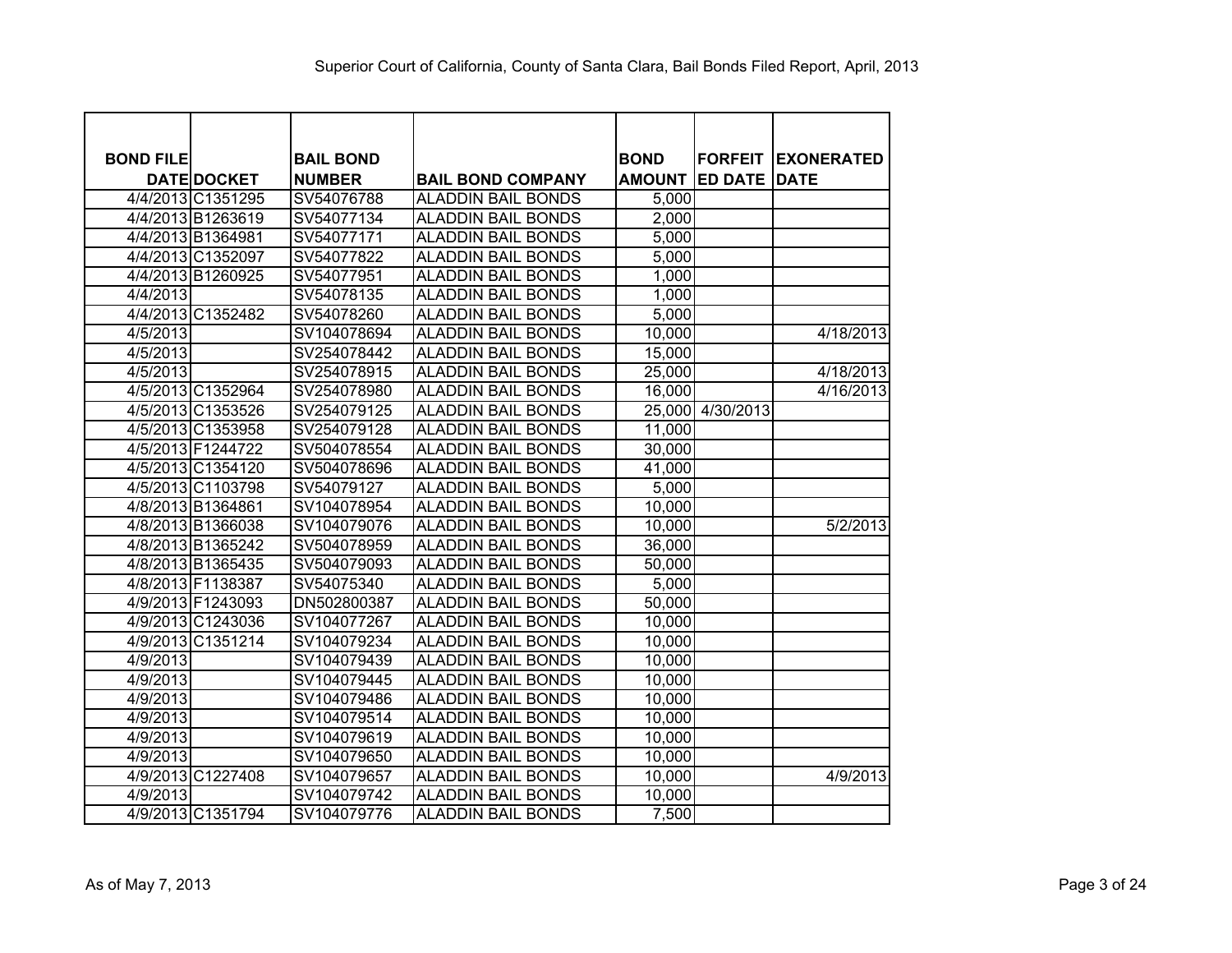| <b>BOND FILE</b> |                    | <b>BAIL BOND</b> |                           | <b>BOND</b>   | <b>FORFEIT</b>      | <b>IEXONERATED</b> |
|------------------|--------------------|------------------|---------------------------|---------------|---------------------|--------------------|
|                  | <b>DATE DOCKET</b> | <b>NUMBER</b>    | <b>BAIL BOND COMPANY</b>  | <b>AMOUNT</b> | <b>ED DATE DATE</b> |                    |
| 4/9/2013         |                    | SV104079910      | <b>ALADDIN BAIL BONDS</b> | 10,000        |                     |                    |
| 4/9/2013         |                    | SV104080053      | <b>ALADDIN BAIL BONDS</b> | 10,000        |                     | 4/22/2013          |
| 4/9/2013         |                    | SV104080080      | <b>ALADDIN BAIL BONDS</b> | 10,000        |                     | 4/23/2013          |
|                  | 4/9/2013 C1247105  | SV104080099      | <b>ALADDIN BAIL BONDS</b> | 10,000        |                     |                    |
| 4/9/2013         |                    | SV254079188      | <b>ALADDIN BAIL BONDS</b> | 11,000        |                     |                    |
|                  | 4/9/2013 C1229941  | SV254079346      | <b>ALADDIN BAIL BONDS</b> | 25,000        |                     |                    |
|                  | 4/9/2013 C1355397  | SV254079434      | <b>ALADDIN BAIL BONDS</b> | 15,000        |                     |                    |
|                  | 4/9/2013 C1355242  | SV254079443      | <b>ALADDIN BAIL BONDS</b> | 11,000        |                     |                    |
| 4/9/2013         |                    | SV254079986      | <b>ALADDIN BAIL BONDS</b> | 16,000        |                     |                    |
| 4/9/2013         |                    | SV254080059      | <b>ALADDIN BAIL BONDS</b> | 25,000        |                     |                    |
|                  | 4/9/2013 B1364934  | SV254080100      | <b>ALADDIN BAIL BONDS</b> | 20,000        |                     |                    |
|                  | 4/9/2013 C1353348  | SV504079511      | <b>ALADDIN BAIL BONDS</b> | 30,000        |                     |                    |
| 4/9/2013         |                    | SV504079672      | <b>ALADDIN BAIL BONDS</b> | 25,000        |                     | 4/22/2013          |
|                  | 4/9/2013 C1355784  | SV504079751      | <b>ALADDIN BAIL BONDS</b> | 41,000        |                     |                    |
|                  | 4/9/2013 C1223070  | SV54056136       | <b>ALADDIN BAIL BONDS</b> | 5,000         |                     |                    |
|                  | 4/9/2013 C1116483  | SV54079347       | <b>ALADDIN BAIL BONDS</b> | 2,000         |                     |                    |
|                  | 4/10/2013 C1240944 | SV1004080349     | <b>ALADDIN BAIL BONDS</b> | 60,000        |                     |                    |
| 4/10/2013        |                    | SV104080223      | <b>ALADDIN BAIL BONDS</b> | 10,000        |                     |                    |
|                  | 4/10/2013 C1245430 | SV254078931      | <b>ALADDIN BAIL BONDS</b> | 12,000        |                     |                    |
|                  | 4/10/2013 B1365806 | SV254079968      | <b>ALADDIN BAIL BONDS</b> | 11,000        |                     |                    |
|                  | 4/11/2013 C1354018 | SV1004080588     | <b>ALADDIN BAIL BONDS</b> | 56,000        |                     |                    |
|                  | 4/11/2013 C1233995 | SV104079177      | <b>ALADDIN BAIL BONDS</b> | 7,000         |                     |                    |
|                  | 4/11/2013 B1365830 | SV104080315      | <b>ALADDIN BAIL BONDS</b> | 6,000         |                     | 4/25/2013          |
|                  | 4/11/2013 C1355558 | SV104080532      | <b>ALADDIN BAIL BONDS</b> | 10,000        |                     |                    |
|                  | 4/11/2013 C1068827 | SV254077055      | <b>ALADDIN BAIL BONDS</b> | 20,000        |                     |                    |
|                  | 4/11/2013 C1245994 | SV254078186      | <b>ALADDIN BAIL BONDS</b> | 20,000        |                     |                    |
|                  | 4/11/2013 C1354530 | SV254080492      | <b>ALADDIN BAIL BONDS</b> | 25,000        |                     |                    |
| 4/11/2013        |                    | SV504080561      | <b>ALADDIN BAIL BONDS</b> | 40,000        |                     |                    |
| 4/11/2013        |                    | SV504080570      | <b>ALADDIN BAIL BONDS</b> | 37,000        |                     |                    |
|                  | 4/11/2013 C1237340 | SV54075339       | <b>ALADDIN BAIL BONDS</b> | 5,000         |                     |                    |
|                  | 4/12/2013 C1246638 | SV104079294      | <b>ALADDIN BAIL BONDS</b> | 5,000         |                     |                    |
|                  | 4/12/2013 F1346540 | SV104080438      | <b>ALADDIN BAIL BONDS</b> | 10,000        |                     |                    |
|                  | 4/12/2013 F1346540 | SV104080452      | <b>ALADDIN BAIL BONDS</b> | 10,000        |                     |                    |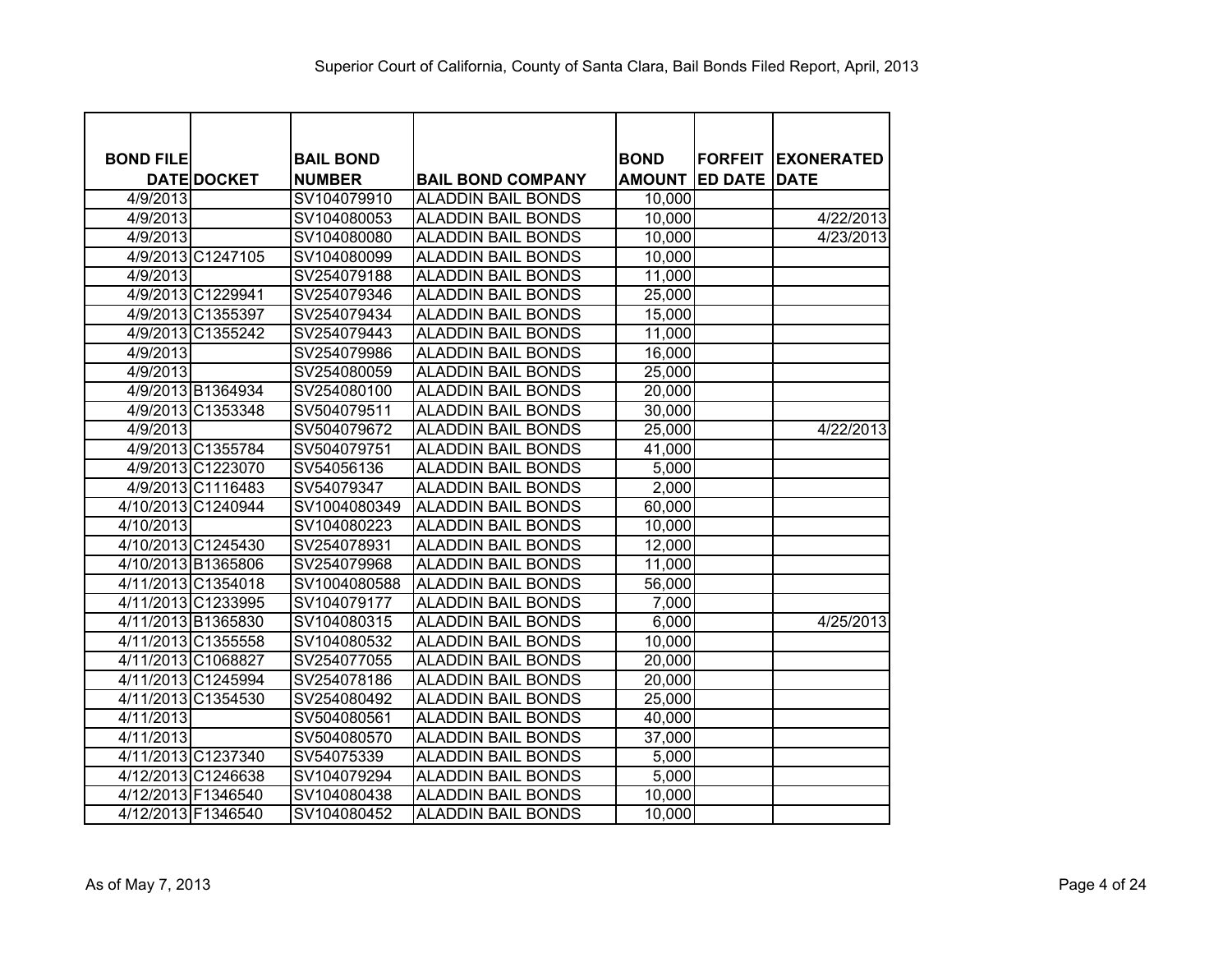| <b>BOND FILE</b> |                    | <b>BAIL BOND</b> |                           | <b>BOND</b>   | <b>FORFEIT</b> | <b>IEXONERATED</b> |
|------------------|--------------------|------------------|---------------------------|---------------|----------------|--------------------|
|                  | <b>DATE DOCKET</b> | <b>NUMBER</b>    | <b>BAIL BOND COMPANY</b>  | <b>AMOUNT</b> | <b>ED DATE</b> | <b>DATE</b>        |
| 4/12/2013        |                    | SV104080608      | <b>ALADDIN BAIL BONDS</b> | 10,000        |                |                    |
| 4/12/2013        |                    | SV104080689      | <b>ALADDIN BAIL BONDS</b> | 10,000        |                |                    |
|                  | 4/12/2013 C1351383 | SV54079507       | <b>ALADDIN BAIL BONDS</b> | 5,000         |                |                    |
|                  | 4/12/2013 B1259584 | SV54080545       | <b>ALADDIN BAIL BONDS</b> | 5,000         |                |                    |
|                  | 4/12/2013 B1365343 | SV54080623       | <b>ALADDIN BAIL BONDS</b> | 5,000         |                |                    |
| 4/12/2013        |                    | SV54080783       | <b>ALADDIN BAIL BONDS</b> | 5,000         |                |                    |
| 4/15/2013        |                    | SV104080757      | <b>ALADDIN BAIL BONDS</b> | 10,000        |                |                    |
| 4/15/2013        |                    | SV1004081423     | <b>ALADDIN BAIL BONDS</b> | 50,000        |                |                    |
|                  | 4/15/2013 B1157565 | SV104047747      | <b>ALADDIN BAIL BONDS</b> | 7,000         |                |                    |
|                  | 4/15/2013 F1245143 | SV104080792      | <b>ALADDIN BAIL BONDS</b> | 10,000        |                |                    |
|                  | 4/15/2013 F1346133 | SV104080810      | <b>ALADDIN BAIL BONDS</b> | 10,000        |                |                    |
|                  | 4/15/2013 C1354604 | SV104081207      | <b>ALADDIN BAIL BONDS</b> | 6,500         |                |                    |
|                  | 4/15/2013 C1354449 | SV104081342      | <b>ALADDIN BAIL BONDS</b> | 10,000        |                |                    |
|                  | 4/15/2013 C1239502 | SV104081464      | <b>ALADDIN BAIL BONDS</b> | 10,000        |                |                    |
| 4/15/2013        |                    | SV104081727      | <b>ALADDIN BAIL BONDS</b> | 10,000        |                |                    |
|                  | 4/15/2013 C1353893 | SV254080892      | <b>ALADDIN BAIL BONDS</b> | 25,000        |                |                    |
|                  | 4/15/2013 C1353556 | SV254081158      | <b>ALADDIN BAIL BONDS</b> | 25,000        |                |                    |
| 4/15/2013        |                    | SV254081232      | <b>ALADDIN BAIL BONDS</b> | 25,000        |                |                    |
| 4/15/2013        |                    | SV254081304      | <b>ALADDIN BAIL BONDS</b> | 16,000        |                |                    |
| 4/15/2013        |                    | SV254081345      | <b>ALADDIN BAIL BONDS</b> | 11,000        |                |                    |
|                  | 4/15/2013 C1118779 | SV254081381      | <b>ALADDIN BAIL BONDS</b> | 25,000        |                |                    |
| 4/15/2013        |                    | SV254081452      | <b>ALADDIN BAIL BONDS</b> | 11,000        |                |                    |
|                  | 4/15/2013 C1354231 | SV254081650      | <b>ALADDIN BAIL BONDS</b> | 15,000        |                |                    |
|                  | 4/15/2013 C1355773 | SV254081692      | <b>ALADDIN BAIL BONDS</b> | 11,000        |                |                    |
|                  | 4/15/2013 C1354392 | SV254081714      | <b>ALADDIN BAIL BONDS</b> | 25,000        |                |                    |
| 4/15/2013        |                    | SV254081718      | <b>ALADDIN BAIL BONDS</b> | 20,000        |                |                    |
|                  | 4/15/2013 B1365606 | SV2540840748     | <b>ALADDIN BAIL BONDS</b> | 25,000        |                |                    |
|                  | 4/15/2013 F1346392 | SV504080756      | <b>ALADDIN BAIL BONDS</b> | 48,000        |                |                    |
| 4/15/2013        |                    | SV504080789      | <b>ALADDIN BAIL BONDS</b> | 30,000        |                |                    |
|                  | 4/15/2013 B1365959 | SV504080960      | <b>ALADDIN BAIL BONDS</b> | 50,000        |                |                    |
|                  | 4/15/2013 C1354035 | SV504081482      | <b>ALADDIN BAIL BONDS</b> | 46,000        | 4/29/2013      |                    |
|                  | 4/15/2013 B1263174 | SV54080851       | <b>ALADDIN BAIL BONDS</b> | 5,000         |                |                    |
|                  | 4/15/2013 C1234905 | SV54081138       | <b>ALADDIN BAIL BONDS</b> | 5,000         |                |                    |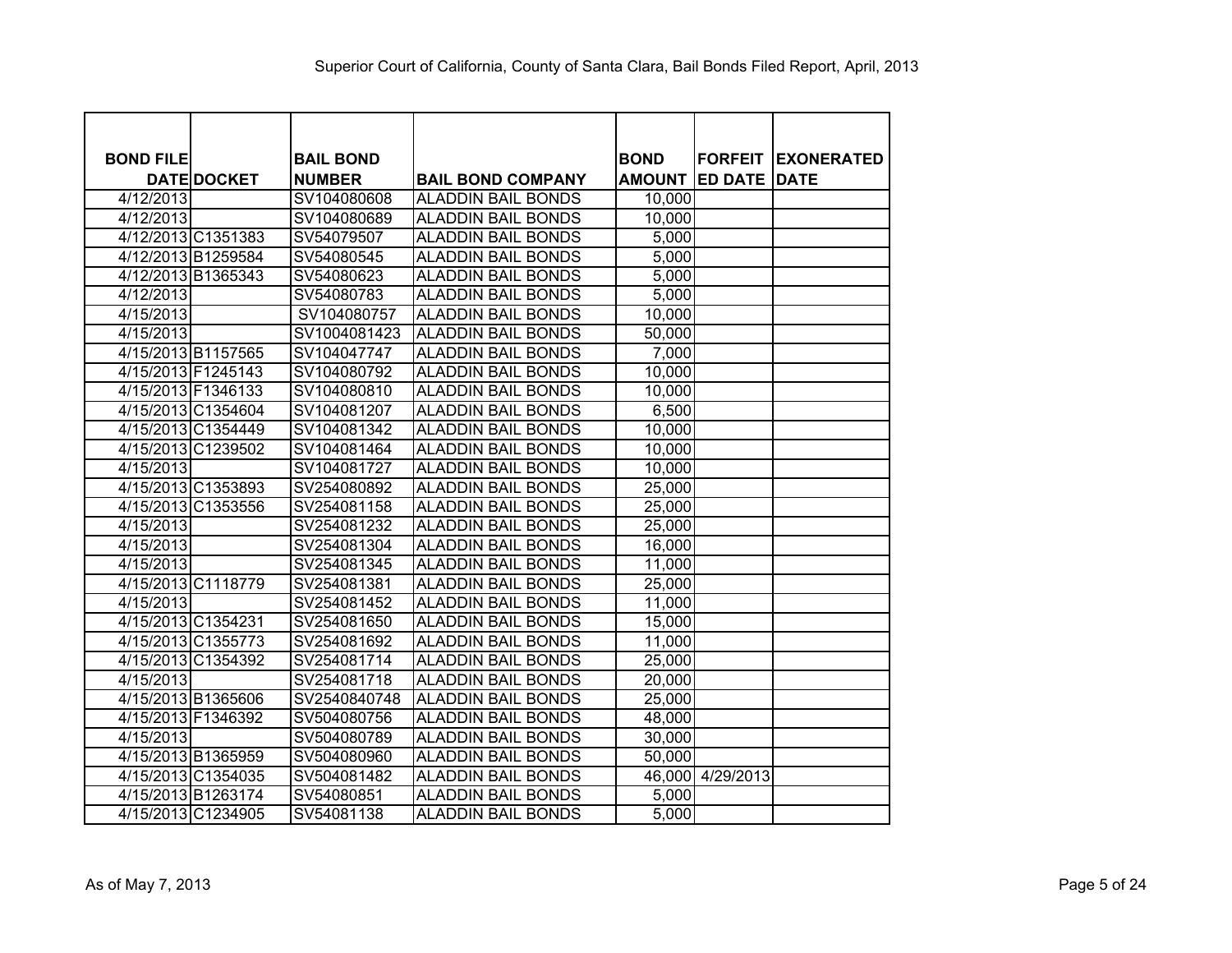| <b>BOND FILE</b> |                    | <b>BAIL BOND</b> |                           | <b>BOND</b>   | <b>FORFEIT</b>      | <b>IEXONERATED</b> |
|------------------|--------------------|------------------|---------------------------|---------------|---------------------|--------------------|
|                  | <b>DATE DOCKET</b> | <b>NUMBER</b>    | <b>BAIL BOND COMPANY</b>  | <b>AMOUNT</b> | <b>ED DATE DATE</b> |                    |
|                  | 4/15/2013 C1244807 | SV54081693       | <b>ALADDIN BAIL BONDS</b> | 5,000         |                     |                    |
|                  | 4/16/2013 C1353234 | SV104080509      | <b>ALADDIN BAIL BONDS</b> | 10,000        |                     |                    |
|                  | 4/16/2013 B1365206 | SV10408053       | <b>ALADDIN BAIL BONDS</b> | 10,000        |                     |                    |
|                  | 4/16/2013 C1350975 | SV104081166      | <b>ALADDIN BAIL BONDS</b> | 10,000        |                     |                    |
| 4/16/2013        |                    | SV104081632      | <b>ALADDIN BAIL BONDS</b> | 10,000        |                     |                    |
|                  | 4/16/2013 CC596090 | SV254079903      | <b>ALADDIN BAIL BONDS</b> | 20,000        |                     |                    |
|                  | 4/16/2013 B1049959 | SV254080306      | <b>ALADDIN BAIL BONDS</b> | 25,000        |                     |                    |
|                  | 4/16/2013 B1364721 | SV254081106      | <b>ALADDIN BAIL BONDS</b> | 25,000        |                     |                    |
|                  | 4/16/2013 C1351197 | SV254081306      | <b>ALADDIN BAIL BONDS</b> | 15,000        |                     |                    |
| 4/16/2013        |                    | SV254081421      | <b>ALADDIN BAIL BONDS</b> | 25,000        |                     |                    |
|                  | 4/16/2013 C1351531 | SV254081634      | <b>ALADDIN BAIL BONDS</b> | 10,250        |                     |                    |
| 4/16/2013        |                    | SV254081637      | <b>ALADDIN BAIL BONDS</b> | 11,000        |                     |                    |
| 4/16/2013        |                    | SV254081792      | <b>ALADDIN BAIL BONDS</b> | 11,000        |                     |                    |
| 4/16/2013        |                    | SV254081826      | <b>ALADDIN BAIL BONDS</b> | 25,000        |                     |                    |
|                  | 4/16/2013 B1365964 | SV254081887      | <b>ALADDIN BAIL BONDS</b> | 12,500        |                     |                    |
|                  | 4/16/2013 B1263715 | SV254081921      | <b>ALADDIN BAIL BONDS</b> | 10,000        |                     |                    |
| 4/16/2013        |                    | SV254081962      | <b>ALADDIN BAIL BONDS</b> | 10,000        |                     |                    |
| 4/16/2013        |                    | SV254081982      | <b>ALADDIN BAIL BONDS</b> | 11,000        |                     |                    |
|                  | 4/16/2013 B1365728 | SV504080912      | <b>ALADDIN BAIL BONDS</b> | 31,000        |                     |                    |
| 4/16/2013        |                    | SV504081208      | <b>ALADDIN BAIL BONDS</b> | 26,000        |                     |                    |
|                  | 4/16/2013 BB411256 | SV504081600      | <b>ALADDIN BAIL BONDS</b> | 15,000        |                     |                    |
|                  | 4/16/2013 B1365234 | SV54081471       | <b>ALADDIN BAIL BONDS</b> | 1,500         |                     |                    |
|                  | 4/17/2013 C1353554 | SV104081206      | <b>ALADDIN BAIL BONDS</b> | 10,000        | 4/17/2013           |                    |
| 4/17/2013        |                    | SV104082236      | <b>ALADDIN BAIL BONDS</b> | 10,000        |                     |                    |
|                  | 4/17/2013 C1353539 | SV254082064      | <b>ALADDIN BAIL BONDS</b> | 17,000        |                     |                    |
|                  | 4/17/2013 C1223432 | SV254082089      | <b>ALADDIN BAIL BONDS</b> | 20,000        |                     |                    |
|                  | 4/17/2013 C1094858 | SV254082143      | <b>ALADDIN BAIL BONDS</b> | 10,000        |                     |                    |
|                  | 4/17/2013 CC959322 | SV54082144       | <b>ALADDIN BAIL BONDS</b> | 3,000         |                     |                    |
|                  | 4/18/2013 C1351798 | SV104081035      | <b>ALADDIN BAIL BONDS</b> | 10,000        |                     |                    |
|                  | 4/18/2013 C1247265 | SV104082267      | <b>ALADDIN BAIL BONDS</b> | 5,000         |                     |                    |
| 4/18/2013        |                    | SV104082422      | <b>ALADDIN BAIL BONDS</b> | 10,000        |                     |                    |
|                  | 4/18/2013 C1351865 | SV1504081892     | <b>ALADDIN BAIL BONDS</b> | 100,000       |                     |                    |
|                  | 4/18/2013 F1346062 | SV254082081      | <b>ALADDIN BAIL BONDS</b> | 25,000        |                     |                    |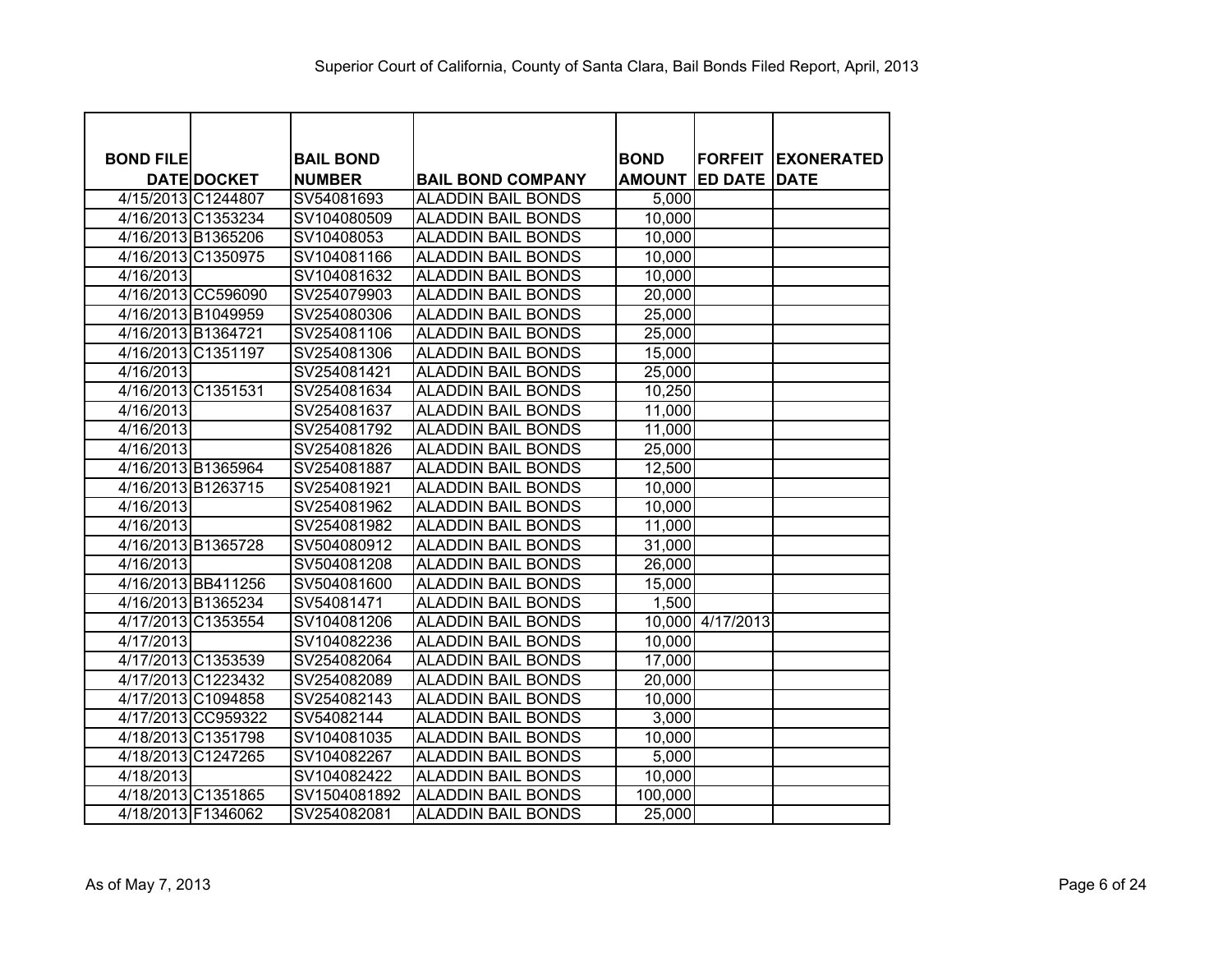| <b>BOND FILE</b> |                    | <b>BAIL BOND</b> |                           | <b>BOND</b>   | <b>FORFEIT</b>      | <b>IEXONERATED</b> |
|------------------|--------------------|------------------|---------------------------|---------------|---------------------|--------------------|
|                  | <b>DATE DOCKET</b> | <b>NUMBER</b>    | <b>BAIL BOND COMPANY</b>  | <b>AMOUNT</b> | <b>ED DATE DATE</b> |                    |
| 4/18/2013        |                    | SV254082258      | <b>ALADDIN BAIL BONDS</b> | 11,000        |                     |                    |
| 4/18/2013        |                    | SV254082276      | <b>ALADDIN BAIL BONDS</b> | 10,000        |                     |                    |
| 4/18/2013        |                    | SV25408231       | <b>ALADDIN BAIL BONDS</b> | 15,000        |                     |                    |
|                  | 4/18/2013 C1350969 | SV254082430      | <b>ALADDIN BAIL BONDS</b> | 15,000        |                     |                    |
|                  | 4/19/2013 C1351903 | SV104082687      | <b>ALADDIN BAIL BONDS</b> | 10,000        |                     |                    |
|                  | 4/19/2013 C1241674 | SV254080539      | <b>ALADDIN BAIL BONDS</b> | 15,000        |                     |                    |
|                  | 4/19/2013 C1355536 | SV254082509      | <b>ALADDIN BAIL BONDS</b> | 12,000        |                     |                    |
|                  | 4/19/2013 C1355010 | SV254082557      | <b>ALADDIN BAIL BONDS</b> | 11,000        | 5/1/2013            |                    |
|                  | 4/19/2013 C1353163 | SV254082639      | <b>ALADDIN BAIL BONDS</b> | 11,000        |                     |                    |
|                  | 4/19/2013 C1351888 | SV504082685      | <b>ALADDIN BAIL BONDS</b> | 35,000        |                     |                    |
|                  | 4/22/2013 B1259652 | DN252800493      | <b>ALADDIN BAIL BONDS</b> | 20,000        |                     |                    |
|                  | 4/22/2013 C1242396 | SV104079909      | <b>ALADDIN BAIL BONDS</b> | 10,000        |                     |                    |
|                  | 4/22/2013 C1235324 | SV104082340      | <b>ALADDIN BAIL BONDS</b> | 7,500         |                     |                    |
| 4/22/2013        |                    | SV104082445      | <b>ALADDIN BAIL BONDS</b> | 10,000        |                     |                    |
| 4/22/2013        |                    | SV104082560      | <b>ALADDIN BAIL BONDS</b> | 10,000        |                     |                    |
|                  | 4/22/2013 C1354371 | SV104083002      | <b>ALADDIN BAIL BONDS</b> |               | 10,000 4/26/2013    |                    |
|                  | 4/22/2013 C1116361 | SV104083004      | <b>ALADDIN BAIL BONDS</b> | 10,000        |                     |                    |
|                  | 4/22/2013 C1351008 | SV104083006      | <b>ALADDIN BAIL BONDS</b> | 6,000         |                     |                    |
| 4/22/2013        |                    | SV104083216      | <b>ALADDIN BAIL BONDS</b> | 6,000         |                     |                    |
|                  | 4/22/2013 C1122137 | SV104083305      | <b>ALADDIN BAIL BONDS</b> | 7,500         |                     |                    |
| 4/22/2013        |                    | SV104083377      | <b>ALADDIN BAIL BONDS</b> | 10,000        |                     |                    |
| 4/22/2013        |                    | SV104083543      | <b>ALADDIN BAIL BONDS</b> | 10,000        |                     |                    |
|                  | 4/22/2013 C1239937 | SV254082346      | <b>ALADDIN BAIL BONDS</b> | 25,000        |                     |                    |
|                  | 4/22/2013 F1346429 | SV254082426      | <b>ALADDIN BAIL BONDS</b> | 25,000        |                     |                    |
|                  | 4/22/2013 C1353973 | SV254082841      | <b>ALADDIN BAIL BONDS</b> | 25,000        |                     |                    |
|                  | 4/22/2013 C1350643 | SV254082991      | <b>ALADDIN BAIL BONDS</b> | 25,000        |                     |                    |
| 4/22/2013        |                    | SV254083144      | <b>ALADDIN BAIL BONDS</b> | 25,000        |                     |                    |
| 4/22/2013        |                    | SV254083299      | <b>ALADDIN BAIL BONDS</b> | 11,000        |                     |                    |
| 4/22/2013        |                    | SV254083453      | <b>ALADDIN BAIL BONDS</b> | 11,000        |                     |                    |
| 4/22/2013        |                    | SV254083547      | <b>ALADDIN BAIL BONDS</b> | 15,000        |                     |                    |
|                  | 4/22/2013 C1355782 | SV254083584      | <b>ALADDIN BAIL BONDS</b> | 11,000        |                     |                    |
| 4/22/2013        |                    | SV504082791      | <b>ALADDIN BAIL BONDS</b> | 35,000        |                     |                    |
|                  | 4/22/2013 C1350952 | SV54077950       | <b>ALADDIN BAIL BONDS</b> | 1,000         |                     |                    |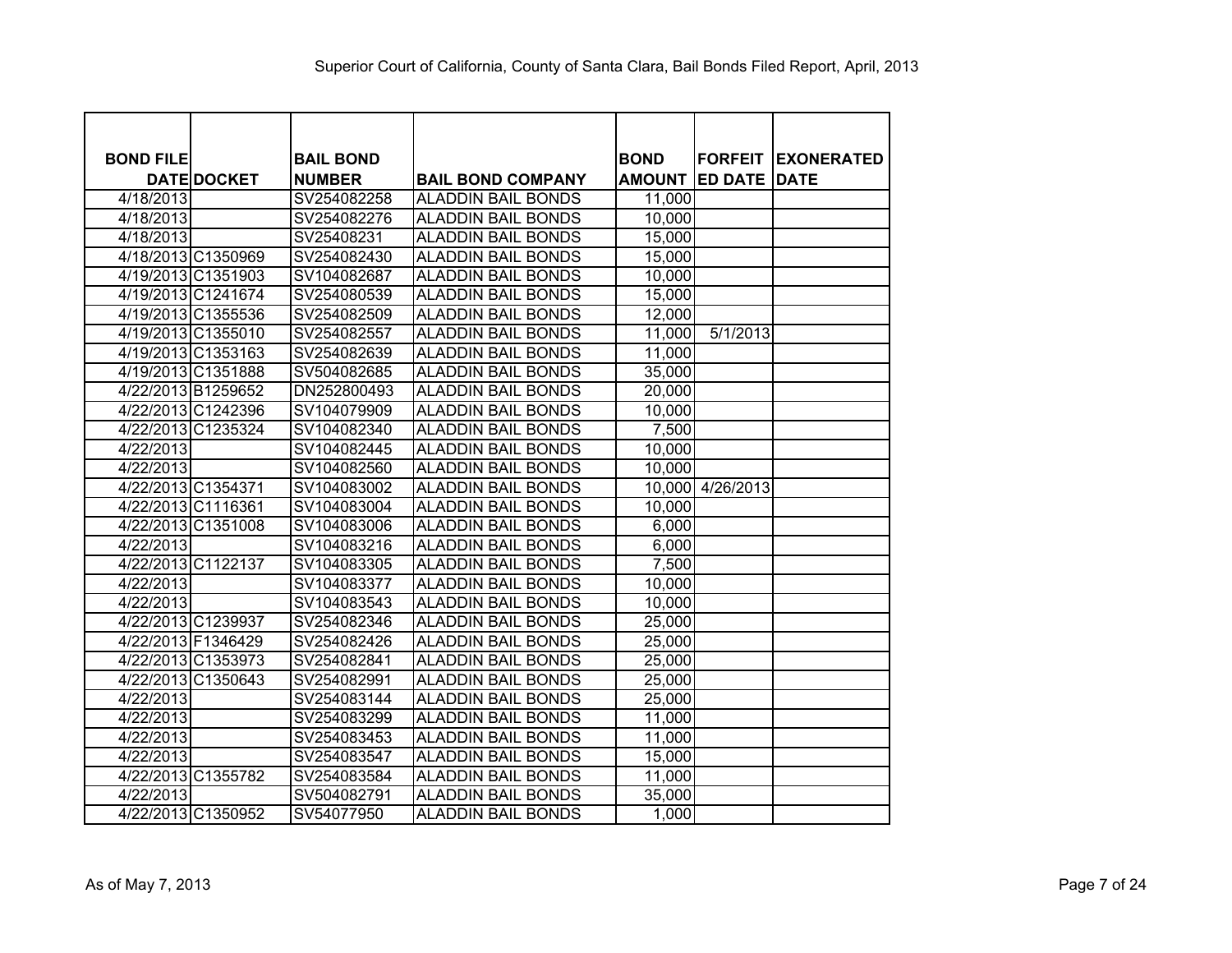| <b>BOND FILE</b>   |                    | <b>BAIL BOND</b> |                           | <b>BOND</b>   | <b>FORFEIT</b> | <b>IEXONERATED</b> |
|--------------------|--------------------|------------------|---------------------------|---------------|----------------|--------------------|
|                    | <b>DATE DOCKET</b> | <b>NUMBER</b>    | <b>BAIL BOND COMPANY</b>  | <b>AMOUNT</b> | <b>ED DATE</b> | <b>DATE</b>        |
| 4/22/2013          |                    | SV54082864       | <b>ALADDIN BAIL BONDS</b> | 1,000         |                |                    |
| 4/22/2013          |                    | SV54082974       | <b>ALADDIN BAIL BONDS</b> | 5,000         |                |                    |
| 4/22/2013          |                    | SV54082992       | <b>ALADDIN BAIL BONDS</b> | 1,000         |                |                    |
|                    | 4/22/2013 C1349731 | SV54083005       | <b>ALADDIN BAIL BONDS</b> | 5,000         |                |                    |
| 4/22/2013          |                    | SV54083211       | <b>ALADDIN BAIL BONDS</b> | 1,000         |                |                    |
|                    | 4/22/2013 C1354124 | SV54083302       | <b>ALADDIN BAIL BONDS</b> | 5,000         |                |                    |
|                    | 4/22/2013 C1230495 | SV54083330       | <b>ALADDIN BAIL BONDS</b> | 5,000         |                |                    |
|                    | 4/23/2013 B1260421 | DN102800502      | <b>ALADDIN BAIL BONDS</b> | 10,000        |                |                    |
|                    | 4/23/2013 C1347994 | SV1004077257     | <b>ALADDIN BAIL BONDS</b> | 75,000        |                |                    |
| 4/23/2013          |                    | SV1004083644     | <b>ALADDIN BAIL BONDS</b> | 80,000        |                |                    |
|                    | 4/23/2013 C1071883 | SV104079796      | <b>ALADDIN BAIL BONDS</b> | 10,000        |                |                    |
|                    | 4/23/2013 B1365451 | SV104082367      | <b>ALADDIN BAIL BONDS</b> | 6,000         |                |                    |
|                    | 4/23/2013 B1365199 | SV104083376      | <b>ALADDIN BAIL BONDS</b> | 10,000        |                |                    |
| 4/23/2013          |                    | SV254083164      | <b>ALADDIN BAIL BONDS</b> | 20,000        |                |                    |
|                    | 4/23/2013 B1365993 | SV254083427      | <b>ALADDIN BAIL BONDS</b> | 10,250        |                |                    |
| 4/23/2013          |                    | SV254083531      | <b>ALADDIN BAIL BONDS</b> | 25,000        |                |                    |
|                    | 4/23/2013 F1244048 | SV254083617      | <b>ALADDIN BAIL BONDS</b> | 15,000        |                |                    |
|                    | 4/23/2013 C1246245 | SV254083757      | <b>ALADDIN BAIL BONDS</b> | 15,000        |                |                    |
| 4/23/2013          |                    | SV504083233      | <b>ALADDIN BAIL BONDS</b> | 5,000         |                | 5/6/2013           |
| 4/23/2013          |                    | SV504083272      | <b>ALADDIN BAIL BONDS</b> | 25,000        |                |                    |
| 4/23/2013          |                    | SV504083670      | <b>ALADDIN BAIL BONDS</b> | 30,000        |                |                    |
|                    | 4/23/2013 C1243055 | SV54082418       | <b>ALADDIN BAIL BONDS</b> | 5,000         |                |                    |
|                    | 4/23/2013 F1139571 | SV54083165       | <b>ALADDIN BAIL BONDS</b> | 5,000         |                |                    |
|                    | 4/23/2013 C1351814 | SV54083699       | <b>ALADDIN BAIL BONDS</b> | 5,000         |                |                    |
| 4/23/2013          |                    | SV654083668      | <b>ALADDIN BAIL BONDS</b> | 5,000         |                |                    |
| 4/24/2013          |                    | SV254083931      | <b>ALADDIN BAIL BONDS</b> | 25,000        |                |                    |
|                    | 4/24/2013 F1242716 | DN1002800510     | <b>ALADDIN BAIL BONDS</b> | 45,000        |                |                    |
| 4/24/2013 F1345721 |                    | SV1004083916     | <b>ALADDIN BAIL BONDS</b> | 38,000        |                |                    |
|                    | 4/24/2013 C1355247 | SV254083763      | <b>ALADDIN BAIL BONDS</b> | 10,000        |                |                    |
| 4/24/2013          |                    | SV254083966      | <b>ALADDIN BAIL BONDS</b> | 11,000        |                |                    |
|                    | 4/25/2013 C1244594 | SV104082380      | <b>ALADDIN BAIL BONDS</b> | 10,000        |                |                    |
|                    | 4/25/2013 C1243721 | SV254082381      | <b>ALADDIN BAIL BONDS</b> | 25,000        |                |                    |
|                    | 4/25/2013 C1236749 | SV254083188      | <b>ALADDIN BAIL BONDS</b> | 20,000        |                |                    |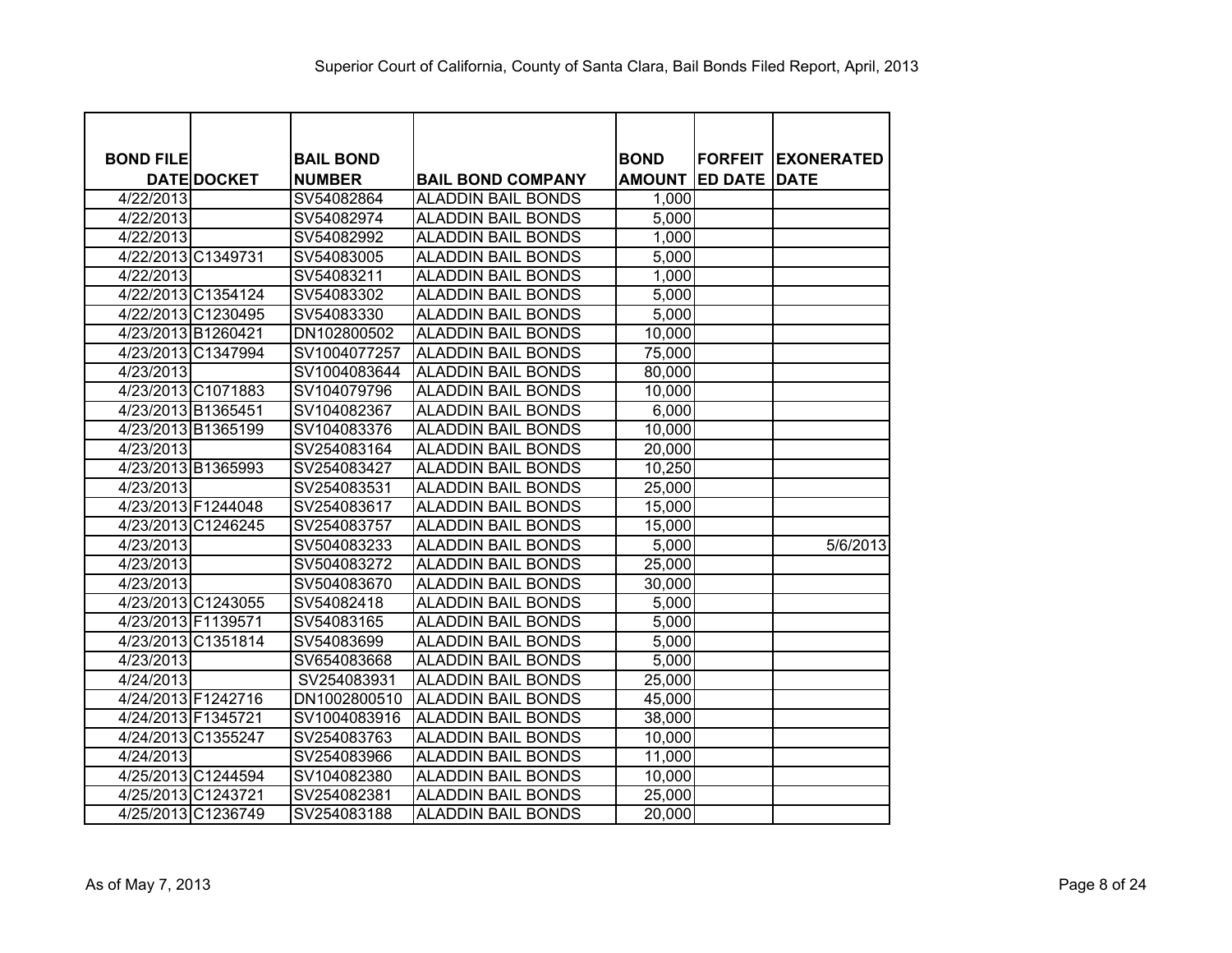| <b>BOND FILE</b> |                    | <b>BAIL BOND</b> |                           | <b>BOND</b>   | <b>FORFEIT</b>      | <b>IEXONERATED</b> |
|------------------|--------------------|------------------|---------------------------|---------------|---------------------|--------------------|
|                  | <b>DATE DOCKET</b> | <b>NUMBER</b>    | <b>BAIL BOND COMPANY</b>  | <b>AMOUNT</b> | <b>ED DATE DATE</b> |                    |
| 4/25/2013        |                    | SV254084059      | <b>ALADDIN BAIL BONDS</b> | 20,000        |                     |                    |
|                  | 4/25/2013 F1346475 | SV254084235      | <b>ALADDIN BAIL BONDS</b> | 11,000        |                     |                    |
|                  | 4/25/2013 C1349926 | SV254084246      | <b>ALADDIN BAIL BONDS</b> | 20,000        |                     |                    |
| 4/25/2013        |                    | SV504084144      | <b>ALADDIN BAIL BONDS</b> | 50,000        |                     |                    |
|                  | 4/25/2013 C1352181 | SV54084239       | <b>ALADDIN BAIL BONDS</b> | 5,000         |                     |                    |
|                  | 4/26/2013 C1355997 | SV104084490      | <b>ALADDIN BAIL BONDS</b> | 10,000        |                     |                    |
| 4/26/2013        |                    | SV254084482      | <b>ALADDIN BAIL BONDS</b> | 15,000        |                     |                    |
|                  | 4/26/2013 C1355624 | SV504084365      | <b>ALADDIN BAIL BONDS</b> | 30,000        |                     |                    |
|                  | 4/29/2013 C1355790 | SV1004085262     | <b>ALADDIN BAIL BONDS</b> | 60,000        |                     |                    |
|                  | 4/29/2013 B1365001 | SV104082823      | <b>ALADDIN BAIL BONDS</b> | 10,000        |                     |                    |
|                  | 4/29/2013 C1350879 | SV104084151      | <b>ALADDIN BAIL BONDS</b> | 6,000         |                     |                    |
|                  | 4/29/2013 B1365263 | SV104084194      | <b>ALADDIN BAIL BONDS</b> | 10,000        |                     |                    |
| 4/29/2013        |                    | SV104084654      | <b>ALADDIN BAIL BONDS</b> | 10,000        |                     |                    |
| 4/29/2013        |                    | SV104084898      | <b>ALADDIN BAIL BONDS</b> | 10,000        |                     |                    |
| 4/29/2013        |                    | SV104084951      | <b>ALADDIN BAIL BONDS</b> | 10,000        |                     |                    |
|                  | 4/29/2013 C1227026 | SV104085151      | <b>ALADDIN BAIL BONDS</b> | 50,000        |                     |                    |
|                  | 4/29/2013 C1231588 | SV104085187      | <b>ALADDIN BAIL BONDS</b> | 5,000         |                     |                    |
| 4/29/2013        |                    | SV104085272      | <b>ALADDIN BAIL BONDS</b> | 10,000        |                     |                    |
| 4/29/2013        |                    | SV254084030      | <b>ALADDIN BAIL BONDS</b> | 12,000        |                     |                    |
|                  | 4/29/2013 C1352921 | SV254084361      | <b>ALADDIN BAIL BONDS</b> | 20,000        |                     |                    |
|                  | 4/29/2013 F1346199 | SV254084423      | <b>ALADDIN BAIL BONDS</b> | 25,000        |                     |                    |
|                  | 4/29/2013 C1349729 | SV254084824      | <b>ALADDIN BAIL BONDS</b> | 25,000        |                     |                    |
| 4/29/2013        |                    | SV254084831      | <b>ALADDIN BAIL BONDS</b> | 20,000        |                     |                    |
| 4/29/2013        |                    | SV254084895      | <b>ALADDIN BAIL BONDS</b> | 23,000        |                     |                    |
| 4/29/2013        |                    | SV254085058      | <b>ALADDIN BAIL BONDS</b> | 25,000        |                     |                    |
|                  | 4/29/2013 C1108733 | SV254085062      | <b>ALADDIN BAIL BONDS</b> | 20,000        |                     |                    |
| 4/29/2013        |                    | SV254085128      | <b>ALADDIN BAIL BONDS</b> | 11,500        |                     |                    |
|                  | 4/29/2013 C1229634 | SV254085161      | <b>ALADDIN BAIL BONDS</b> | 25,000        |                     |                    |
|                  | 4/29/2013 C1241515 | SV254085369      | <b>ALADDIN BAIL BONDS</b> | 25,000        |                     |                    |
|                  | 4/29/2013 C1102884 | SV254085427      | <b>ALADDIN BAIL BONDS</b> | 10,000        |                     |                    |
| 4/29/2013        |                    | SV254085432      | <b>ALADDIN BAIL BONDS</b> | 21,000        |                     |                    |
|                  | 4/29/2013 C1354910 | SV2574085130     | <b>ALADDIN BAIL BONDS</b> | 25,000        |                     |                    |
| 4/29/2013        |                    | SV504084315      | <b>ALADDIN BAIL BONDS</b> | 40,000        |                     |                    |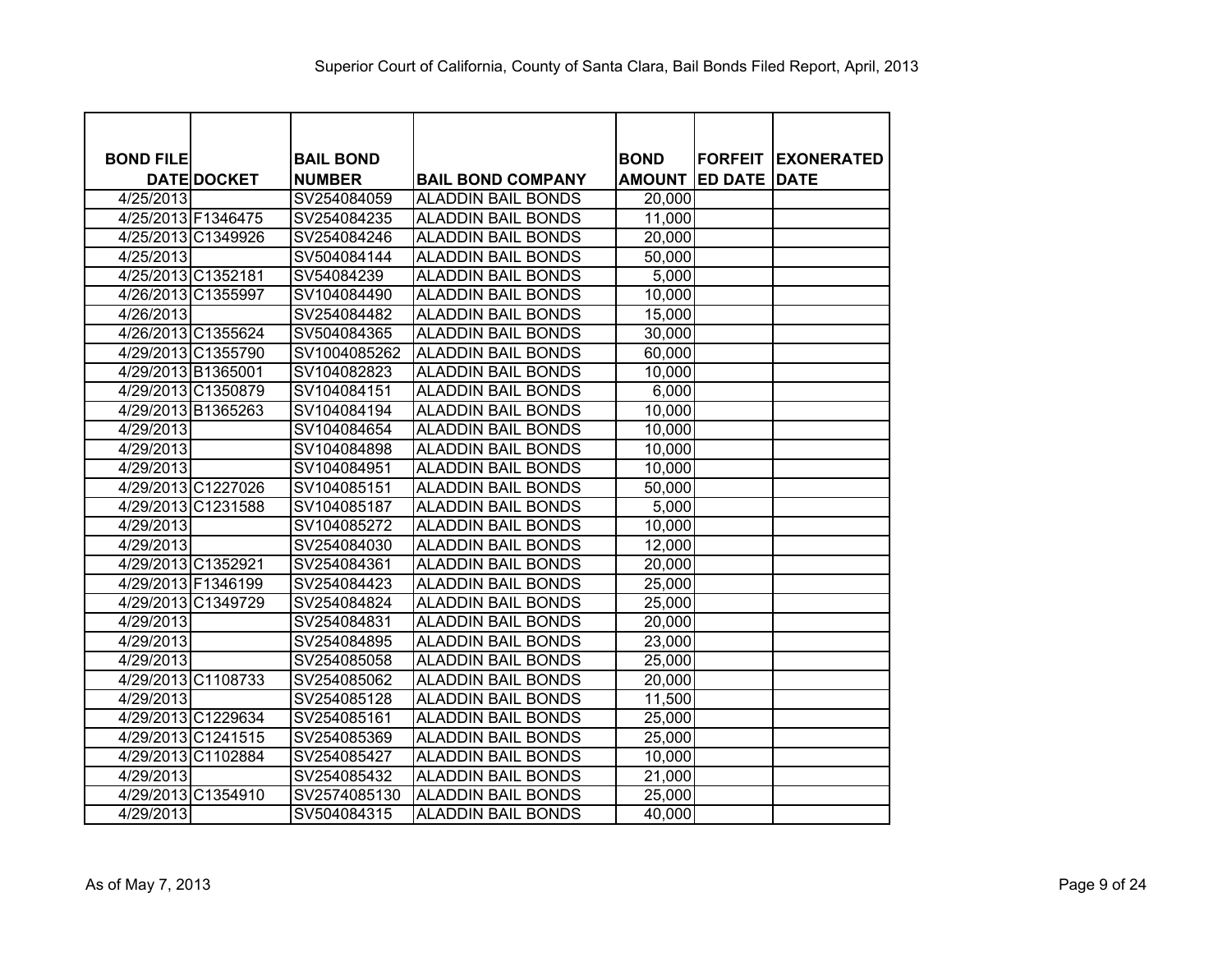| <b>BOND FILE</b> |                    | <b>BAIL BOND</b> |                               | <b>BOND</b>   |                     | <b>FORFEIT EXONERATED</b> |
|------------------|--------------------|------------------|-------------------------------|---------------|---------------------|---------------------------|
|                  | <b>DATE DOCKET</b> | <b>NUMBER</b>    | <b>BAIL BOND COMPANY</b>      | <b>AMOUNT</b> | <b>ED DATE DATE</b> |                           |
|                  | 4/29/2013 C1354662 | SV504084762      | <b>ALADDIN BAIL BONDS</b>     | 20,000        |                     |                           |
| 4/29/2013        |                    | SV504085142      | <b>ALADDIN BAIL BONDS</b>     | 35,000        |                     |                           |
|                  | 4/29/2013 B1152271 | SV54083515       | <b>ALADDIN BAIL BONDS</b>     | 5,000         |                     |                           |
|                  | 4/29/2013 C1353356 | SV54084785       | <b>ALADDIN BAIL BONDS</b>     | 5,000         |                     |                           |
|                  | 4/29/2013 C1353054 | SV54085026       | <b>ALADDIN BAIL BONDS</b>     | 5,000         |                     |                           |
|                  | 4/29/2013 C1231341 | SV54085188       | <b>ALADDIN BAIL BONDS</b>     | 500           |                     |                           |
|                  | 4/29/2013 C1227217 | T5050407324      | <b>ALADDIN BAIL BONDS</b>     | 50,000        |                     |                           |
| 4/30/2013        |                    | SV104084945      | <b>ALADDIN BAIL BONDS</b>     | 10,000        |                     |                           |
| 4/30/2013        |                    | SV104084984      | <b>ALADDIN BAIL BONDS</b>     | 10,000        |                     |                           |
| 4/30/2013        |                    | SV104085237      | <b>ALADDIN BAIL BONDS</b>     | 10,000        |                     |                           |
|                  | 4/30/2013 B1261753 | SV254084675      | <b>ALADDIN BAIL BONDS</b>     | 10,000        |                     |                           |
| 4/30/2013        |                    | SV254085220      | <b>ALADDIN BAIL BONDS</b>     | 20,000        |                     |                           |
| 4/30/2013        |                    | SV254085348      | <b>ALADDIN BAIL BONDS</b>     | 25,000        |                     |                           |
| 4/30/2013        |                    | SV254085557      | <b>ALADDIN BAIL BONDS</b>     | 25,000        |                     |                           |
| 4/30/2013        |                    | SV504085669      | <b>ALADDIN BAIL BONDS</b>     | 50,000        |                     |                           |
|                  | 4/30/2013 C1243972 | SV54085670       | <b>ALADDIN BAIL BONDS</b>     | 5,000         |                     |                           |
|                  | 4/8/2013 F1346411  | LX1510026332     | ALICE CORTEZ BAIL BOND        | 5,000         |                     |                           |
|                  | 4/10/2013 F1346174 | LX1510026333     | ALICE CORTEZ BAIL BOND        | 10,000        |                     |                           |
|                  | 4/18/2013 F1243295 | LX3010019936     | ALICE CORTEZ BAIL BOND        | 7,000         |                     |                           |
|                  | 4/18/2013 C1354039 | LX3010025579     | ALICE CORTEZ BAIL BOND        | 30,000        |                     |                           |
| 4/29/2013        |                    | LX1510032611     | <b>ALICE CORTEZ BAIL BOND</b> | 10,000        |                     |                           |
|                  | 4/2/2013 C1354434  |                  | 511209891 ALL PRO BAIL BONDS  | 11,000        |                     |                           |
|                  | 4/2/2013 C1348166  |                  | 5112098924 ALL PRO BAIL BONDS | 10,000        | 4/2/2013            |                           |
|                  | 4/2/2013 C1350086  |                  | 5112122753 ALL PRO BAIL BONDS | 1,000         | 4/2/2013            |                           |
|                  | 4/2/2013 C1353332  |                  | 5271646121 ALL PRO BAIL BONDS | 15,000        |                     |                           |
|                  | 4/2/2013 CC943220  |                  | 5271646134 ALL PRO BAIL BONDS | 25,000        |                     |                           |
|                  | 4/2/2013 C1353954  |                  | 5550913137 ALL PRO BAIL BONDS | 30,000        |                     |                           |
|                  | 4/2/2013 C1102852  |                  | 5801409491 ALL PRO BAIL BONDS | 5,000         |                     |                           |
|                  | 4/3/2013 C1225296  |                  | 5271646118 ALL PRO BAIL BONDS | 25,000        |                     | 4/18/2013                 |
|                  | 4/3/2013 F1346052  |                  | 5271668314 ALL PRO BAIL BONDS | 25,000        |                     |                           |
|                  | 4/4/2013 C1350579  |                  | 5112122737 ALL PRO BAIL BONDS | 6,000         |                     |                           |
|                  | 4/4/2013 B1365944  |                  | 5112122782 ALL PRO BAIL BONDS | 10,000        |                     |                           |
|                  | 4/4/2013 C1354493  |                  | 5112122795 ALL PRO BAIL BONDS | 10,000        |                     |                           |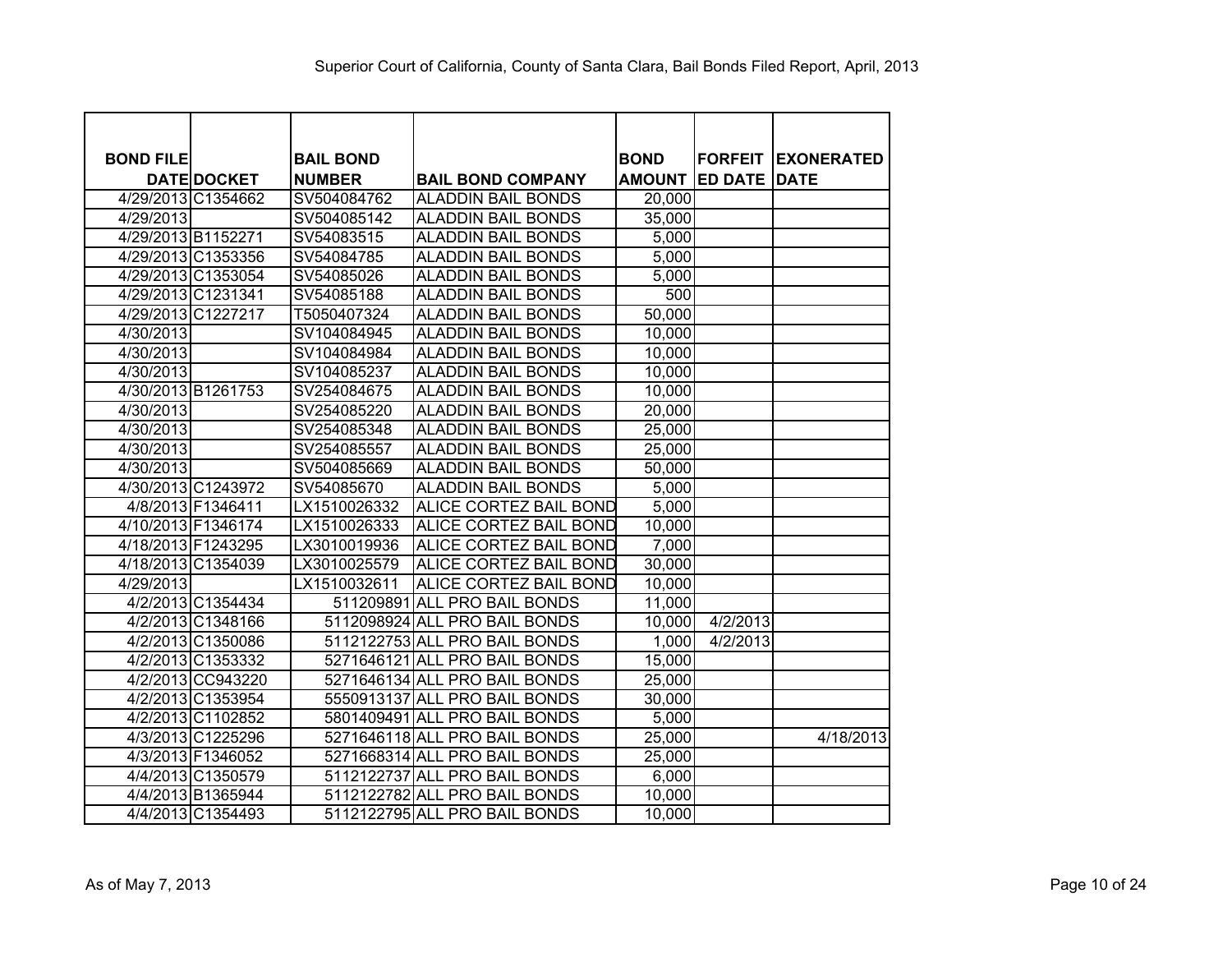| <b>BOND FILE</b>   |                    | <b>BAIL BOND</b> |                               | <b>BOND</b> |                            | <b>FORFEIT EXONERATED</b> |
|--------------------|--------------------|------------------|-------------------------------|-------------|----------------------------|---------------------------|
|                    | <b>DATE DOCKET</b> | <b>NUMBER</b>    | <b>BAIL BOND COMPANY</b>      |             | <b>AMOUNT ED DATE DATE</b> |                           |
|                    | 4/4/2013 C1351914  |                  | 5112149107 ALL PRO BAIL BONDS | 7,500       |                            |                           |
|                    | 4/4/2013 B1365402  |                  | 5271646105 ALL PRO BAIL BONDS | 25,000      |                            |                           |
|                    | 4/4/2013 B1365425  |                  | 5801409727 ALL PRO BAIL BONDS |             | 5,000 4/11/2013            |                           |
|                    | 4/5/2013 C1348021  |                  | 5271646150 ALL PRO BAIL BONDS |             | 25,000 4/12/2013           |                           |
| $\frac{4}{9/2013}$ |                    |                  | 5112098883 ALL PRO BAIL BONDS | 10,000      |                            |                           |
| 4/9/2013           |                    |                  | 5112122810 ALL PRO BAIL BONDS | 10,000      |                            |                           |
|                    | 4/9/2013 B1365576  |                  | 5112149095 ALL PRO BAIL BONDS | 11,000      |                            |                           |
|                    | 4/9/2013 C1355783  |                  | 5550961943 ALL PRO BAIL BONDS | 15,000      |                            |                           |
|                    | 4/9/2013 F1346412  |                  | 5550961956 ALL PRO BAIL BONDS | 25,000      |                            |                           |
| 4/9/2013           |                    |                  | 5550962052 ALL PRO BAIL BONDS | 25,000      |                            |                           |
|                    | 4/9/2013 C1350157  |                  | 5550962106 ALL PRO BAIL BONDS | 35,000      |                            | 4/30/2013                 |
|                    | 4/10/2013 C1237307 |                  | 5111981786 ALL PRO BAIL BONDS |             | 10,000 4/29/2013           |                           |
| 4/10/2013          |                    |                  | 5112098937 ALL PRO BAIL BONDS | 10,000      |                            |                           |
|                    | 4/10/2013 C1245430 |                  | 5550889928 ALL PRO BAIL BONDS | 50,000      |                            |                           |
| 4/10/2013          |                    |                  | 5550961972 ALL PRO BAIL BONDS | 11,000      |                            |                           |
|                    | 4/11/2013 C1350713 |                  | 5112122807 ALL PRO BAIL BONDS | 5,000       |                            |                           |
|                    | 4/12/2013 C1353231 |                  | 5550961969 ALL PRO BAIL BONDS | 35,000      |                            | 4/23/2013                 |
|                    | 4/12/2013 C1354393 |                  | 5550976325 ALL PRO BAIL BONDS | 30,000      |                            |                           |
|                    | 4/15/2013 C1353674 |                  | 5105326472 ALL PRO BAIL BONDS | 56,000      |                            |                           |
|                    | 4/15/2013 B1365007 |                  | 5105331700 ALL PRO BAIL BONDS | 60,000      |                            |                           |
| 4/15/2013          |                    |                  | 5112122654 ALL PRO BAIL BONDS | 5,000       |                            |                           |
| 4/15/2013          |                    |                  | 5112122667 ALL PRO BAIL BONDS | 5,000       |                            |                           |
|                    | 4/15/2013 C1354602 |                  | 5112149079 ALL PRO BAIL BONDS | 11,000      |                            |                           |
|                    | 4/15/2013 C1228232 |                  | 5200098793 ALL PRO BAIL BONDS | 250,000     |                            |                           |
|                    | 4/15/2013 C1354464 |                  | 5271668327 ALL PRO BAIL BONDS | 10,000      |                            |                           |
|                    | 4/15/2013 C1355012 |                  | 5550961927 ALL PRO BAIL BONDS |             | 22,000 4/29/2013           |                           |
|                    | 4/15/2013 C1356091 |                  | 5550962065 ALL PRO BAIL BONDS | 16,000      |                            |                           |
|                    | 4/15/2013 C1351230 |                  | 5550962078 ALL PRO BAIL BONDS | 41,000      |                            |                           |
|                    | 4/16/2013 C1244939 |                  | 5112143275 ALL PRO BAIL BONDS |             | 5,000 4/22/2013            |                           |
| 4/16/2013          |                    |                  | 5112164586 ALL PRO BAIL BONDS | 1,250       |                            |                           |
|                    | 4/16/2013 B1364935 |                  | 5112164599 ALL PRO BAIL BONDS | 10,000      | 5/1/2013                   |                           |
|                    | 4/16/2013 C1223725 |                  | 5271663306 ALL PRO BAIL BONDS | 20,000      | $\sqrt{4}/22/2013$         |                           |
| 4/16/2013          |                    |                  | 5271679631 ALL PRO BAIL BONDS | 10,000      |                            |                           |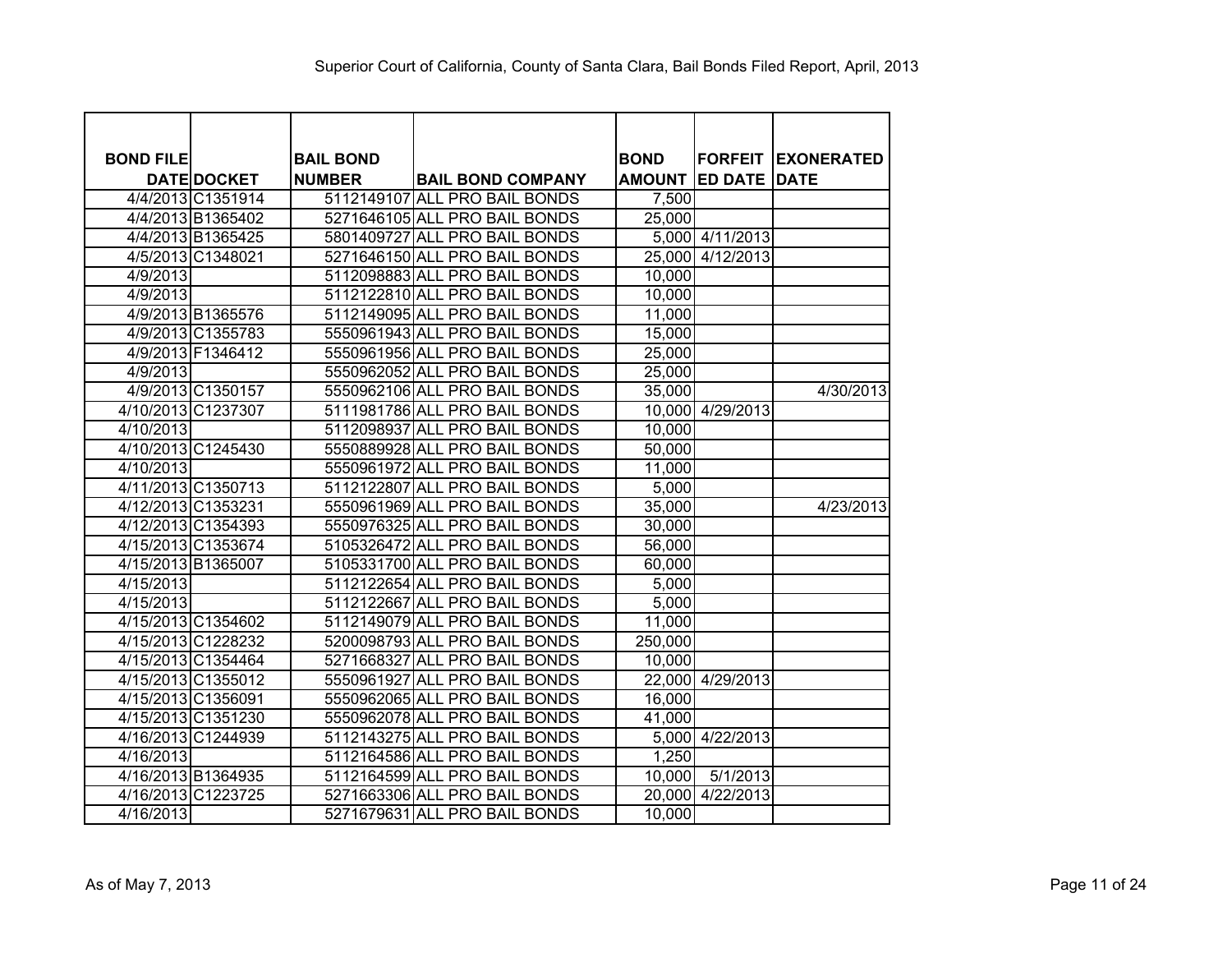| <b>BOND FILE</b> |                    | <b>BAIL BOND</b> |                                  | <b>BOND</b>   |                | <b>FORFEIT EXONERATED</b> |
|------------------|--------------------|------------------|----------------------------------|---------------|----------------|---------------------------|
|                  | <b>DATE DOCKET</b> | <b>NUMBER</b>    | <b>BAIL BOND COMPANY</b>         | <b>AMOUNT</b> | <b>ED DATE</b> | <b>DATE</b>               |
|                  | 4/18/2013 F1244615 |                  | 5112098870 ALL PRO BAIL BONDS    | 10,000        |                |                           |
|                  | 4/18/2013 F1346244 |                  | 5112122641 ALL PRO BAIL BONDS    | 10,000        |                |                           |
| 4/19/2013        |                    |                  | 5271679628 ALL PRO BAIL BONDS    | 22,000        |                |                           |
| 4/22/2013        |                    |                  | 5112164487 ALL PRO BAIL BONDS    | 1,000         |                |                           |
| 4/22/2013        |                    |                  | 5112164490 ALL PRO BAIL BONDS    | 7,000         |                |                           |
|                  | 4/22/2013 C1350304 |                  | 5112164557 ALL PRO BAIL BONDS    | 5,000         |                |                           |
| 4/22/2013        |                    |                  | 5112164560 ALL PRO BAIL BONDS    | 10,000        |                |                           |
|                  | 4/22/2013 B1261776 |                  | 5271661807 ALL PRO BAIL BONDS    | 25,000        |                |                           |
| 4/22/2013        |                    |                  | 5801570032 ALL PRO BAIL BONDS    | 5.000         |                |                           |
| 4/22/2013        |                    |                  | 5801570045 ALL PRO BAIL BONDS    | 1,000         |                |                           |
|                  | 4/22/2013 B1364865 |                  | FCS1001065544 ALL PRO BAIL BONDS | 60,000        |                |                           |
|                  | 4/23/2013 F1346643 |                  | 550983628 ALL PRO BAIL BONDS     | 25,000        |                |                           |
|                  | 4/23/2013 C1351497 |                  | 5112164544 ALL PRO BAIL BONDS    | 10,000        |                |                           |
|                  | 4/23/2013 C1348685 |                  | 5112164573 ALL PRO BAIL BONDS    | 1,000         |                |                           |
| 4/23/2013        |                    |                  | 5271679756 ALL PRO BAIL BONDS    | 26,000        |                |                           |
|                  | 4/23/2013 C1103673 |                  | 5271679785 ALL PRO BAIL BONDS    | 20,000        |                |                           |
|                  | 4/23/2013 B1365927 |                  | 5271679855 ALL PRO BAIL BONDS    | 20,000        |                |                           |
|                  | 4/23/2013 B1365425 |                  | 5271679897 ALL PRO BAIL BONDS    | 25,000        |                |                           |
|                  | 4/23/2013 C1244664 |                  | 5801570016 ALL PRO BAIL BONDS    | 5,000         |                |                           |
| 4/24/2013        |                    |                  | 5112164403 ALL PRO BAIL BONDS    | 6,000         |                |                           |
| 4/24/2013        |                    |                  | 5271679743 ALL PRO BAIL BONDS    | 16,500        |                |                           |
|                  | 4/29/2013 C1352210 |                  | 5105329936 ALL PRO BAIL BONDS    | 100,000       |                |                           |
|                  | 4/29/2013 C1348773 |                  | 5105333762 ALL PRO BAIL BONDS    | 100,000       |                |                           |
|                  | 4/29/2013 C1354023 |                  | 5112164416 ALL PRO BAIL BONDS    | 7,000         |                |                           |
|                  | 4/29/2013 C1245664 |                  | 5271679644 ALL PRO BAIL BONDS    | 5,000         |                |                           |
| 4/29/2013        |                    |                  | 5271679673 ALL PRO BAIL BONDS    | 25,000        |                |                           |
|                  | 4/29/2013 C1350295 |                  | 5271679769 ALL PRO BAIL BONDS    | 25,000        |                |                           |
| 4/29/2013        |                    |                  | 5801569869 ALL PRO BAIL BONDS    | 5,000         |                |                           |
| 4/30/2013        |                    |                  | 511216453 ALL PRO BAIL BONDS     | 10,000        |                |                           |
|                  | 4/30/2013 B1365981 |                  | 550985390 ALL PRO BAIL BONDS     | 35,000        |                |                           |
| 4/30/2013        |                    |                  | 580156987 ALL PRO BAIL BONDS     | 5,000         |                |                           |
| 4/30/2013        |                    |                  | 5271679657 ALL PRO BAIL BONDS    | 17,000        |                |                           |
| 4/30/2013        |                    |                  | 5271679660 ALL PRO BAIL BONDS    | 16,250        |                |                           |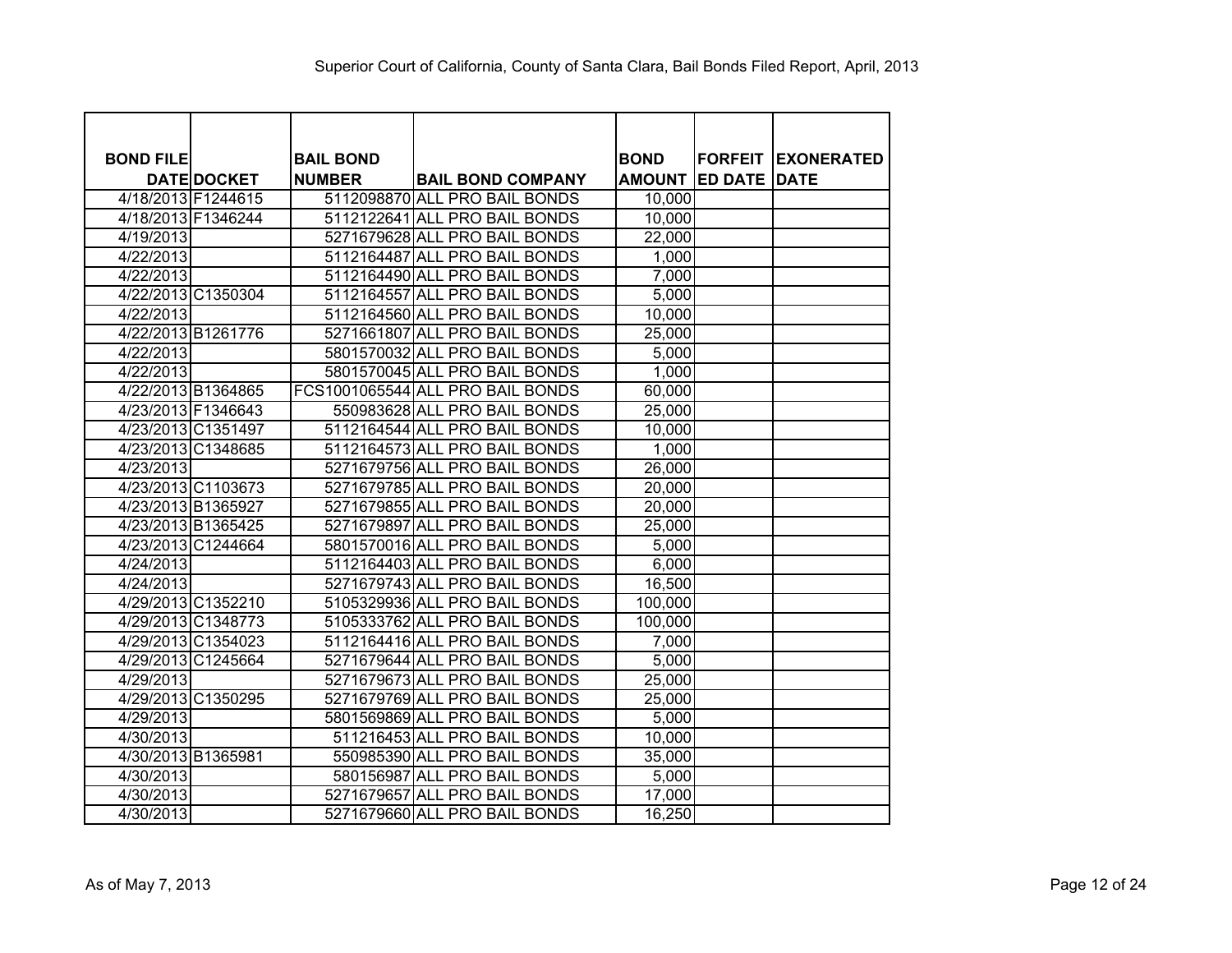| <b>BOND FILE</b> |                    | <b>BAIL BOND</b> |                                | <b>BOND</b>   | <b>FORFEIT</b>   | <b>IEXONERATED</b> |
|------------------|--------------------|------------------|--------------------------------|---------------|------------------|--------------------|
|                  | <b>DATE DOCKET</b> | <b>NUMBER</b>    | <b>BAIL BOND COMPANY</b>       | <b>AMOUNT</b> | <b>ED DATE</b>   | <b>DATE</b>        |
|                  | 4/30/2013 C1354900 |                  | 5271679871 ALL PRO BAIL BONDS  | 25,000        |                  |                    |
|                  | 4/30/2013 E1007585 |                  | 5271679884 ALL PRO BAIL BONDS  | 25,000        |                  |                    |
|                  | 4/8/2013 F1345467  | IS30K138487      | <b>AMIGO BAIL BONDS</b>        | 6,000         |                  |                    |
| 4/15/2013        |                    | IS50K81471       | <b>AMIGO BAIL BONDS</b>        | 10,000        |                  |                    |
|                  | 4/30/2013 B1365190 | IS30K138491      | <b>AMIGO BAIL BONDS</b>        | 20,000        |                  |                    |
|                  | 4/2/2013 C1350469  | AS15377622       | <b>ANTHONY QUESADA</b>         | 10,000        |                  | 4/30/2013          |
|                  | 4/12/2013 C1350737 |                  | 5801523335 ATLANTIS BAIL BONDS | 5,000         |                  |                    |
| 4/2/2013         |                    | T1050399465      | <b>BAD BOYS BAIL BONDS</b>     | 10,000        |                  |                    |
| 4/2/2013         |                    | T1050399466      | <b>BAD BOYS BAIL BONDS</b>     | 10,000        |                  |                    |
| 4/2/2013         |                    | T1050399468      | <b>BAD BOYS BAIL BONDS</b>     | 10,000        |                  |                    |
| 4/2/2013         |                    | T1050403096      | <b>BAD BOYS BAIL BONDS</b>     | 10,000        |                  |                    |
|                  | 4/2/2013 C1354731  | T2550399492      | <b>BAD BOYS BAIL BONDS</b>     |               | 16,000 4/29/2013 |                    |
| 4/2/2013         |                    | T2550403404      | <b>BAD BOYS BAIL BONDS</b>     | 25,000        |                  | 4/22/2013          |
| 4/2/2013         |                    | T5050399512      | <b>BAD BOYS BAIL BONDS</b>     | 50,000        |                  | 4/29/2013          |
|                  | 4/2/2013 C1353102  | T5050403413      | <b>BAD BOYS BAIL BONDS</b>     | 50,000        |                  |                    |
|                  | 4/2/2013 CC959960  | T5050403415      | <b>BAD BOYS BAIL BONDS</b>     | 40,000        |                  | 4/2/2013           |
|                  | 4/2/2013 C1353727  | T5050403416      | <b>BAD BOYS BAIL BONDS</b>     |               | 25,000 4/11/2013 |                    |
|                  | 4/3/2013 F1345867  | T2550403398      | <b>BAD BOYS BAIL BONDS</b>     | 25,000        |                  |                    |
|                  | 4/3/2013 F1346581  | T2550403399      | <b>BAD BOYS BAIL BONDS</b>     | 11,000        |                  |                    |
|                  | 4/3/2013 C1224058  | T255043400       | <b>BAD BOYS BAIL BONDS</b>     | 20,000        |                  | 4/11/2013          |
|                  | 4/3/2013 F1345925  | T550403351       | <b>BAD BOYS BAIL BONDS</b>     | 5,000         |                  |                    |
|                  | 4/4/2013 B1365403  | T10050395018     | <b>BAD BOYS BAIL BONDS</b>     | 100,000       |                  |                    |
| 4/4/2013         |                    | T1050399464      | <b>BAD BOYS BAIL BONDS</b>     | 10,000        |                  |                    |
|                  | 4/4/2013 C1353849  | T1050402696      | <b>BAD BOYS BAIL BONDS</b>     | 10,000        |                  |                    |
| 4/4/2013         |                    | T1050403093      | <b>BAD BOYS BAIL BONDS</b>     | 10,000        |                  |                    |
| 4/4/2013         |                    | T1050403382      | <b>BAD BOYS BAIL BONDS</b>     | 6,000         |                  |                    |
|                  | 4/4/2013 C1223319  | T2550399491      | <b>BAD BOYS BAIL BONDS</b>     | 10,000        |                  |                    |
|                  | 4/4/2013 B1365679  | T2550403007      | <b>BAD BOYS BAIL BONDS</b>     | 25,000        |                  |                    |
|                  | 4/4/2013 C1351255  | T2550403103      | <b>BAD BOYS BAIL BONDS</b>     | 25,000        |                  |                    |
|                  | 4/4/2013 C1092864  | T2550403403      | <b>BAD BOYS BAIL BONDS</b>     | 10,000        |                  |                    |
|                  | 4/4/2013 C1353106  | T50050403434     | <b>BAD BOYS BAIL BONDS</b>     | 100,000       |                  |                    |
|                  | 4/4/2013 C1352601  | T5050403026      | <b>BAD BOYS BAIL BONDS</b>     | 50,000        |                  |                    |
|                  | 4/4/2013 C1350987  | T5050403414      | <b>BAD BOYS BAIL BONDS</b>     | 30,000        |                  |                    |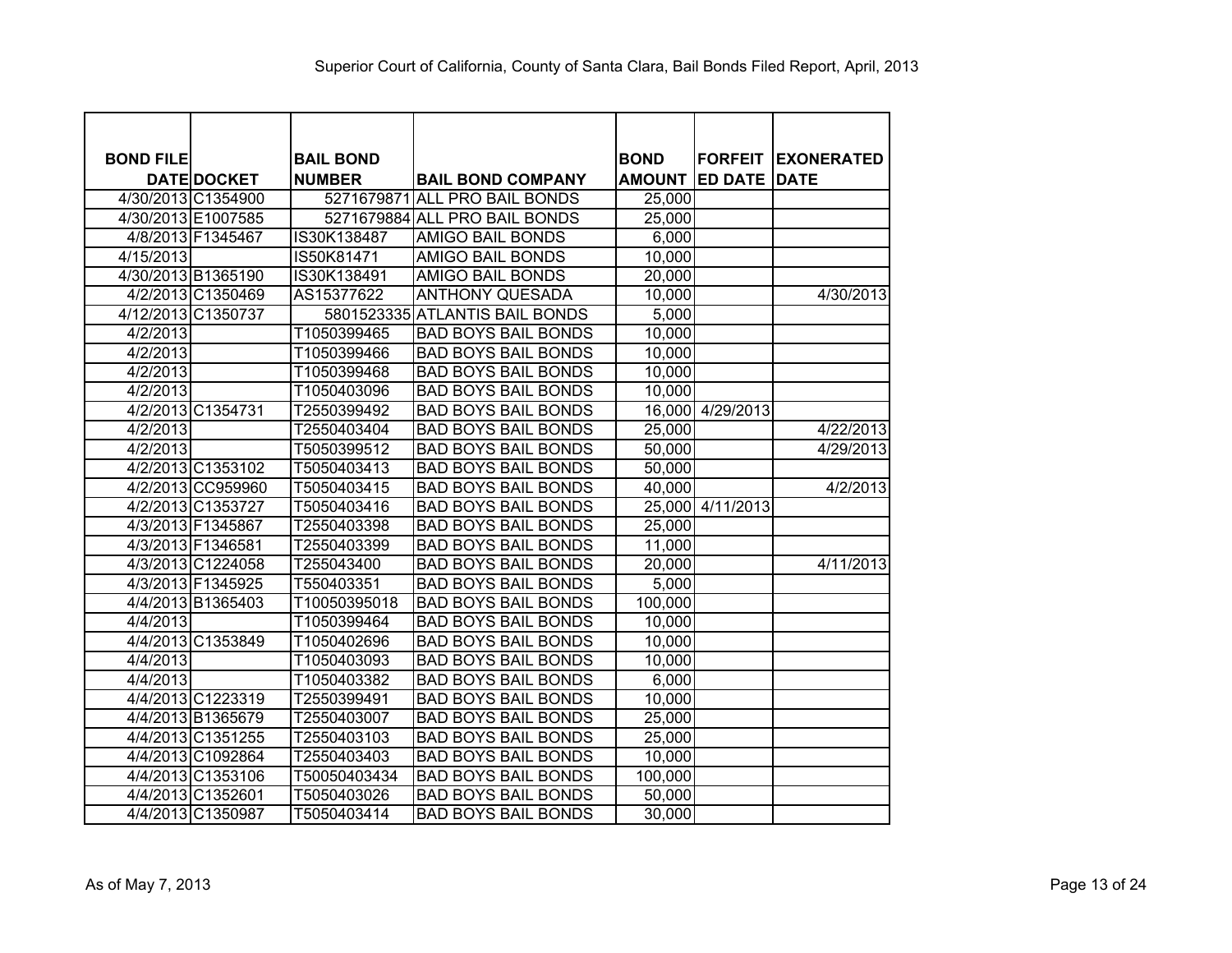| <b>BOND FILE</b> |                    | <b>BAIL BOND</b> |                            | <b>BOND</b>   | <b>FORFEIT</b>      | <b>IEXONERATED</b> |
|------------------|--------------------|------------------|----------------------------|---------------|---------------------|--------------------|
|                  | <b>DATE DOCKET</b> | <b>NUMBER</b>    | <b>BAIL BOND COMPANY</b>   | <b>AMOUNT</b> | <b>ED DATE DATE</b> |                    |
|                  | 4/4/2013 C1246459  | T550395075       | <b>BAD BOYS BAIL BONDS</b> | 5,000         |                     |                    |
|                  | 4/4/2013 C1351893  | T550403372       | <b>BAD BOYS BAIL BONDS</b> | 5,000         |                     |                    |
|                  | 4/5/2013 B1364337  | T1050402996      | <b>BAD BOYS BAIL BONDS</b> | 10,000        |                     |                    |
|                  | 4/8/2013 B1364376  | SV54077318       | <b>BAD BOYS BAIL BONDS</b> | 5,000         |                     |                    |
|                  | 4/8/2013 F1345869  | T10050403723     | <b>BAD BOYS BAIL BONDS</b> | 66,000        |                     |                    |
|                  | 4/8/2013 C1353161  | T10050403724     | <b>BAD BOYS BAIL BONDS</b> | 85,000        |                     |                    |
| 4/8/2013         |                    | T2550402836      | <b>BAD BOYS BAIL BONDS</b> | 11,000        |                     | 4/25/2013          |
|                  | 4/9/2013 F1346531  | T1050403753      | <b>BAD BOYS BAIL BONDS</b> | 10,000        |                     |                    |
|                  | 4/9/2013 C1351901  | T1050403754      | <b>BAD BOYS BAIL BONDS</b> | 10,000        |                     |                    |
|                  | 4/9/2013 C1353472  | T2550385939      | <b>BAD BOYS BAIL BONDS</b> |               | 20,000 4/10/2013    |                    |
| 4/9/2013         |                    | T2550403768      | <b>BAD BOYS BAIL BONDS</b> | 25,000        |                     |                    |
|                  | 4/9/2013 C1355020  | T5050403024      | <b>BAD BOYS BAIL BONDS</b> | 50,000        |                     |                    |
|                  | 4/9/2013 C1355250  | T5050403693      | <b>BAD BOYS BAIL BONDS</b> | 26,000        |                     |                    |
| 4/9/2013         |                    | T550403079       | <b>BAD BOYS BAIL BONDS</b> | 5,000         |                     |                    |
| 4/9/2013         |                    | T550403080       | <b>BAD BOYS BAIL BONDS</b> | 5,000         |                     |                    |
|                  | 4/9/2013 C1227994  | T550403740       | <b>BAD BOYS BAIL BONDS</b> | 5,000         |                     |                    |
|                  | 4/10/2013 C1351251 | T2550403102      | <b>BAD BOYS BAIL BONDS</b> | 20,000        |                     |                    |
|                  | 4/10/2013 C1353218 | T5050403789      | <b>BAD BOYS BAIL BONDS</b> | 40,000        |                     |                    |
|                  | 4/10/2013 C1353474 | T550403741       | <b>BAD BOYS BAIL BONDS</b> | 5,000         |                     | 4/22/2013          |
|                  | 4/11/2013 C1350569 | T1050403750      | <b>BAD BOYS BAIL BONDS</b> | 500           |                     |                    |
|                  | 4/11/2013 C1349903 | T20050403587     | <b>BAD BOYS BAIL BONDS</b> | 150,000       |                     |                    |
|                  | 4/11/2013 C1355771 | T2550403767      | <b>BAD BOYS BAIL BONDS</b> | 11,000        |                     |                    |
|                  | 4/11/2013 C1244882 | T550403647       | <b>BAD BOYS BAIL BONDS</b> | 4,000         |                     |                    |
|                  | 4/12/2013 C1351645 | T1050403095      | <b>BAD BOYS BAIL BONDS</b> | 10,000        |                     |                    |
| 4/12/2013        |                    | T2550402837      | <b>BAD BOYS BAIL BONDS</b> | 15,000        |                     |                    |
| 4/12/2013        |                    | T2550403764      | <b>BAD BOYS BAIL BONDS</b> | 25,000        |                     |                    |
|                  | 4/12/2013 B1365835 | T2550403765      | <b>BAD BOYS BAIL BONDS</b> | 15,000        |                     |                    |
| 4/12/2013        |                    | T255043766       | <b>BAD BOYS BAIL BONDS</b> | 25,000        |                     |                    |
|                  | 4/12/2013 C1351289 | T550395073       | <b>BAD BOYS BAIL BONDS</b> | 5,000         |                     |                    |
| 4/12/2013        |                    | T550403082       | <b>BAD BOYS BAIL BONDS</b> | 5,000         |                     |                    |
|                  | 4/15/2013 C1354769 | T10050403817     | <b>BAD BOYS BAIL BONDS</b> | 100,000       | 4/25/2013           |                    |
|                  | 4/15/2013 B1365873 | T1050403654      | <b>BAD BOYS BAIL BONDS</b> | 6,000         |                     | 4/25/2013          |
| 4/15/2013        |                    | T1050403665      | <b>BAD BOYS BAIL BONDS</b> | 10,000        |                     |                    |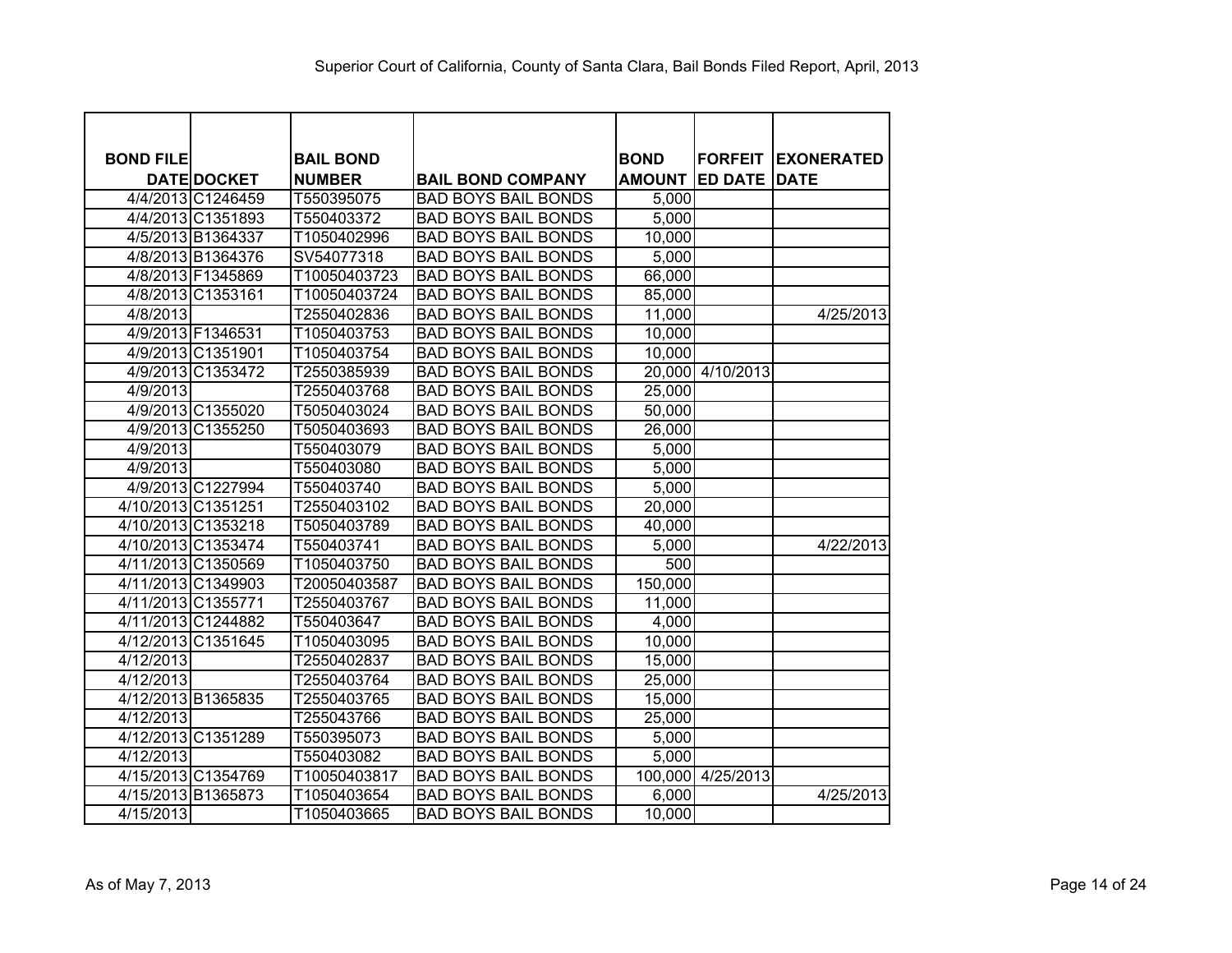| <b>BOND FILE</b> |                    | <b>BAIL BOND</b> |                            | <b>BOND</b>   | <b>FORFEIT</b> | <b>IEXONERATED</b> |
|------------------|--------------------|------------------|----------------------------|---------------|----------------|--------------------|
|                  | <b>DATE DOCKET</b> | <b>NUMBER</b>    | <b>BAIL BOND COMPANY</b>   | <b>AMOUNT</b> | <b>ED DATE</b> | <b>DATE</b>        |
| 4/15/2013        |                    | T2550385694      | <b>BAD BOYS BAIL BONDS</b> | 25,000        |                |                    |
| 4/15/2013        |                    | T2550403671      | <b>BAD BOYS BAIL BONDS</b> | 25,000        |                |                    |
| 4/15/2013        |                    | T2550403763      | <b>BAD BOYS BAIL BONDS</b> | 11,000        |                |                    |
| 4/15/2013        |                    | T50503805597     | <b>BAD BOYS BAIL BONDS</b> | 21,000        |                |                    |
|                  | 4/16/2013 C1355011 | T20050404199     | <b>BAD BOYS BAIL BONDS</b> | 150,000       |                |                    |
| 4/16/2013        |                    | T1050403656      | <b>BAD BOYS BAIL BONDS</b> | 10,000        |                |                    |
|                  | 4/16/2013 C1350966 | T1050403752      | <b>BAD BOYS BAIL BONDS</b> | 10,000        |                |                    |
| 4/16/2013        |                    | T20050404199     | <b>BAD BOYS BAIL BONDS</b> | 15,000        |                |                    |
| 4/16/2013        |                    | T255043674       | <b>BAD BOYS BAIL BONDS</b> | 25,000        |                |                    |
| 4/18/2013        |                    | T2550404168      | <b>BAD BOYS BAIL BONDS</b> | 16,000        |                |                    |
| 4/18/2013        |                    | T5050403694      | <b>BAD BOYS BAIL BONDS</b> | 50,000        |                |                    |
|                  | 4/18/2013 F1345829 | T550403083       | <b>BAD BOYS BAIL BONDS</b> | 5,000         |                |                    |
|                  | 4/19/2013 C1348607 | T10050404106     | <b>BAD BOYS BAIL BONDS</b> | 100,000       |                |                    |
|                  | 4/22/2013 F1346368 | T10050403818     | <b>BAD BOYS BAIL BONDS</b> | 75,000        |                |                    |
|                  | 4/22/2013 C1244564 | T10050404107     | <b>BAD BOYS BAIL BONDS</b> | 100,000       |                |                    |
|                  | 4/22/2013 C1348331 | T10050404195     | <b>BAD BOYS BAIL BONDS</b> | 100,000       |                |                    |
|                  | 4/22/2013 F1244519 | T1050403094      | <b>BAD BOYS BAIL BONDS</b> | 10,000        |                |                    |
| 4/22/2013        |                    | T1050404151      | <b>BAD BOYS BAIL BONDS</b> | 10,000        |                |                    |
|                  | 4/22/2013 B1155781 | T2550403762      | <b>BAD BOYS BAIL BONDS</b> | 25,000        |                |                    |
|                  | 4/22/2013 C1356010 | T2550404072      | <b>BAD BOYS BAIL BONDS</b> | 21,000        |                |                    |
| 4/22/2013        |                    | T5050403790      | <b>BAD BOYS BAIL BONDS</b> | 16,000        |                |                    |
|                  | 4/22/2013 F1346714 | T5050404180      | <b>BAD BOYS BAIL BONDS</b> | 35,000        |                |                    |
| 4/22/2013        |                    | T550380237       | <b>BAD BOYS BAIL BONDS</b> | 5,000         |                |                    |
|                  | 4/22/2013 C1352948 | T550404140       | <b>BAD BOYS BAIL BONDS</b> | 5,000         |                |                    |
|                  | 4/23/2013 B1366108 | T10050404108     | <b>BAD BOYS BAIL BONDS</b> | 100,000       |                |                    |
|                  | 4/23/2013 B1365599 | T2550398859      | <b>BAD BOYS BAIL BONDS</b> | 20,000        |                |                    |
| 4/23/2013        |                    | T2550404074      | <b>BAD BOYS BAIL BONDS</b> | 35,000        |                |                    |
| 4/23/2013        |                    | T550404049       | <b>BAD BOYS BAIL BONDS</b> | 5,000         |                |                    |
|                  | 4/24/2013 C1351167 | T1050403657      | <b>BAD BOYS BAIL BONDS</b> | 10,000        |                |                    |
| 4/24/2013        |                    | T5050404178      | <b>BAD BOYS BAIL BONDS</b> | 25,000        |                |                    |
| 4/25/2013        |                    | T10050403816     | <b>BAD BOYS BAIL BONDS</b> | 75,000        |                |                    |
|                  | 4/25/2013 C1350629 | T1050399102      | <b>BAD BOYS BAIL BONDS</b> | 7,500         |                |                    |
| 4/25/2013        |                    | T1050403660      | <b>BAD BOYS BAIL BONDS</b> | 10,000        |                |                    |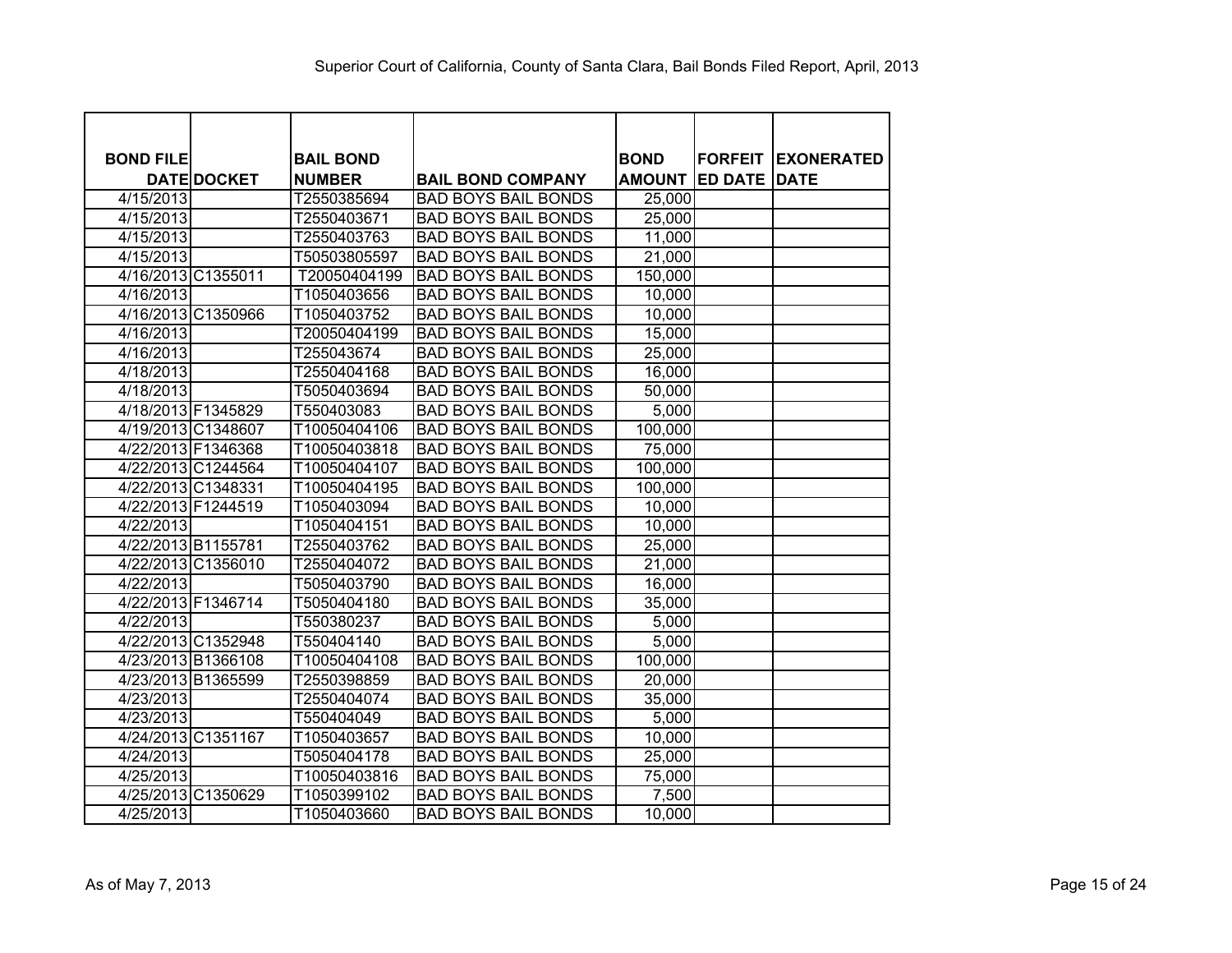| <b>BOND FILE</b>          | <b>DATE DOCKET</b> | <b>BAIL BOND</b><br><b>NUMBER</b> | <b>BAIL BOND COMPANY</b>              | <b>BOND</b><br><b>AMOUNT</b> | <b>FORFEIT</b><br><b>ED DATE</b> | <b>EXONERATED</b><br><b>DATE</b>      |
|---------------------------|--------------------|-----------------------------------|---------------------------------------|------------------------------|----------------------------------|---------------------------------------|
|                           | 4/25/2013 C1113276 | T1050407066                       | <b>BAD BOYS BAIL BONDS</b>            | 10,000                       |                                  |                                       |
| 4/25/2013                 |                    | T2550404169                       | <b>BAD BOYS BAIL BONDS</b>            | 11,000                       |                                  |                                       |
|                           | 4/25/2013 C1354911 | T2550404171                       | <b>BAD BOYS BAIL BONDS</b>            | 25,000                       |                                  |                                       |
|                           | 4/29/2013 C1353725 | T1050403659                       | <b>BAD BOYS BAIL BONDS</b>            | 7,500                        |                                  |                                       |
|                           | 4/29/2013 B1263770 | T1550399609                       | <b>BAD BOYS BAIL BONDS</b>            | 10,000                       |                                  |                                       |
| 4/29/2013                 |                    | T2550404170                       | <b>BAD BOYS BAIL BONDS</b>            | 25,000                       |                                  |                                       |
|                           | 4/29/2013 C1351912 | T2550404172                       | <b>BAD BOYS BAIL BONDS</b>            | 25,000                       |                                  |                                       |
| 4/29/2013                 |                    | T2550407293                       | <b>BAD BOYS BAIL BONDS</b>            | 25,000                       |                                  |                                       |
|                           | 4/29/2013 C1108882 | T2550407294                       | <b>BAD BOYS BAIL BONDS</b>            | 20,000                       |                                  |                                       |
|                           | 4/29/2013 B1262968 | T5050404179                       | <b>BAD BOYS BAIL BONDS</b>            | 50,000                       |                                  |                                       |
|                           | 4/29/2013 C1227217 | T5050407323                       | <b>BAD BOYS BAIL BONDS</b>            | 50,000                       |                                  |                                       |
|                           | 4/29/2013 B1154257 | T550407263                        | <b>BAD BOYS BAIL BONDS</b>            | 4,500                        |                                  |                                       |
|                           | 4/29/2013 C1354031 | T7550403430                       | <b>BAD BOYS BAIL BONDS</b>            | 60,000                       |                                  |                                       |
|                           | 4/30/2013 B1365700 | T1050403658                       | <b>BAD BOYS BAIL BONDS</b>            | 10,000                       |                                  |                                       |
| 4/30/2013                 |                    | T1050407277                       | <b>BAD BOYS BAIL BONDS</b>            | 10,000                       |                                  |                                       |
|                           | 4/30/2013 B1154523 | T550407266                        | <b>BAD BOYS BAIL BONDS</b>            | 5,000                        |                                  |                                       |
| <b>BOND FILE DIDOCKET</b> |                    |                                   | BAIL BOND NUMBAIL BOND COMPANY        |                              |                                  | <b>BOND AM FORFEITE EXONERATED DT</b> |
| 4/29/2013                 |                    | S2502021725                       | <b>BAIL BONDS MADE EASY</b>           | 15,000                       |                                  |                                       |
|                           | 4/2/2013 C1350950  |                                   | FCS1001054097 BAIL HOTLINE BAIL BONDS | 90,000                       | 5/1/2013                         |                                       |
|                           | 4/2/2013 C1350954  |                                   | FCS1001054098 BAIL HOTLINE BAIL BONDS | 90,000                       | 5/1/2013                         |                                       |
|                           | 4/2/2013 C1353766  | FCS101102481                      | <b>BAIL HOTLINE BAIL BONDS</b>        | 10,000                       |                                  |                                       |
|                           | 4/2/2013 C1348897  | FCS501086718                      | <b>BAIL HOTLINE BAIL BONDS</b>        |                              | 35,000 4/29/2013                 |                                       |
| 4/2/2013                  |                    | FCS501093378                      | <b>BAIL HOTLINE BAIL BONDS</b>        | 30,000                       |                                  | 4/29/2013                             |
|                           | 4/3/2013 F1345926  | FCS101096084                      | <b>BAIL HOTLINE BAIL BONDS</b>        |                              | 5,000 4/12/2013                  |                                       |
|                           | 4/3/2013 C1353027  | FCS501088557                      | <b>BAIL HOTLINE BAIL BONDS</b>        | 50,000                       |                                  |                                       |
|                           | 4/4/2013 C1352401  | FCS1001059037                     | <b>BAIL HOTLINE BAIL BONDS</b>        | 70,000                       |                                  |                                       |
|                           | 4/4/2013 C1348923  | FCS501093379                      | <b>BAIL HOTLINE BAIL BONDS</b>        | 50,000                       | 4/8/2013                         |                                       |
|                           | 4/5/2013 C1348886  | FCS101106131                      | <b>BAIL HOTLINE BAIL BONDS</b>        | 10,000                       |                                  |                                       |
| 4/5/2013                  |                    | FCS251102677                      | <b>BAIL HOTLINE BAIL BONDS</b>        | 25,000                       |                                  | 5/1/2013                              |
| 4/5/2013                  |                    | FCS251102679                      | <b>BAIL HOTLINE BAIL BONDS</b>        | 25,000                       |                                  |                                       |
|                           | 4/9/2013 C1237157  |                                   | FCS1001065541 BAIL HOTLINE BAIL BONDS | 100,000                      |                                  |                                       |
|                           | 4/9/2013 C1347795  | FCS101106132                      | <b>BAIL HOTLINE BAIL BONDS</b>        | 5,000                        |                                  |                                       |
| 4/9/2013                  |                    | FCS251102680                      | <b>BAIL HOTLINE BAIL BONDS</b>        | 20,000                       |                                  |                                       |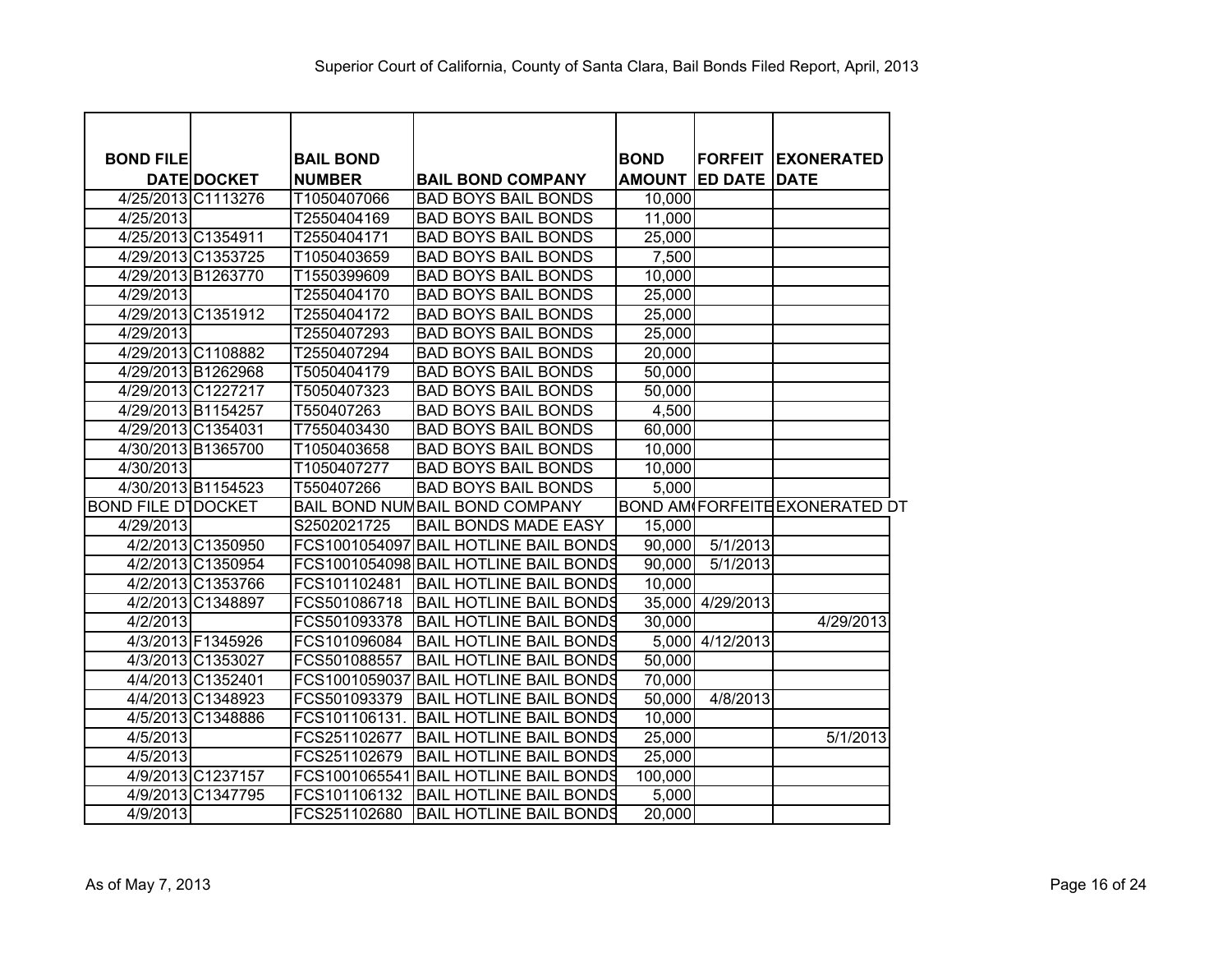| <b>BOND FILE</b>   |                    | <b>BAIL BOND</b> |                                       | <b>BOND</b>   | <b>FORFEIT</b>   | <b>EXONERATED</b> |
|--------------------|--------------------|------------------|---------------------------------------|---------------|------------------|-------------------|
|                    | <b>DATE DOCKET</b> | <b>NUMBER</b>    | <b>BAIL BOND COMPANY</b>              | <b>AMOUNT</b> | <b>ED DATE</b>   | <b>DATE</b>       |
|                    | 4/9/2013 C1114484  | FCS251102682     | <b>BAIL HOTLINE BAIL BONDS</b>        | 20,000        |                  | 4/26/2013         |
|                    | 4/9/2013 C1075705  | FCS251106316     | BAIL HOTLINE BAIL BONDS               | 20,000        |                  |                   |
|                    | 4/9/2013 C1353541  | FCS501081052     | <b>BAIL HOTLINE BAIL BONDS</b>        | 25,250        |                  |                   |
|                    | 4/9/2013 C1352975  | FCS501088560     | <b>BAIL HOTLINE BAIL BONDS</b>        | 36,000        |                  |                   |
|                    | 4/9/2013 B1365473  | FCS501093381     | <b>BAIL HOTLINE BAIL BONDS</b>        | 50,000        |                  |                   |
|                    | 4/9/2013 C1354450  | FCS501100313     | <b>BAIL HOTLINE BAIL BONDS</b>        | 50,000        |                  |                   |
| 4/10/2013          |                    | FCS251102684     | <b>BAIL HOTLINE BAIL BONDS</b>        | 20,000        |                  |                   |
| 4/10/2013          |                    | FCS251102685     | <b>BAIL HOTLINE BAIL BONDS</b>        | 20,000        |                  |                   |
|                    | 4/11/2013 B1365056 | FCS251102681     | <b>BAIL HOTLINE BAIL BONDS</b>        | 25,000        |                  |                   |
|                    | 4/11/2013 C1353529 | FCS251102683     | <b>BAIL HOTLINE BAIL BONDS</b>        | 25,000        |                  |                   |
|                    | 4/11/2013 C1353173 | FCS501100314     | <b>BAIL HOTLINE BAIL BONDS</b>        | 30,000        |                  |                   |
|                    | 4/15/2013 F1345927 |                  | FCS1001065542 BAIL HOTLINE BAIL BONDS | 100,000       |                  | 4/26/2013         |
|                    | 4/15/2013 C1100545 | FCS101106135     | <b>BAIL HOTLINE BAIL BONDS</b>        | 10,000        |                  |                   |
|                    | 4/15/2013 F1346720 | FCS251091712     | <b>BAIL HOTLINE BAIL BONDS</b>        | 11,000        |                  |                   |
| 4/15/2013          |                    | FCS251102686     | <b>BAIL HOTLINE BAIL BONDS</b>        | 10,000        |                  |                   |
|                    | 4/15/2013 B1366065 | FCS501100315     | <b>BAIL HOTLINE BAIL BONDS</b>        | 45,000        |                  |                   |
| 4/15/2013          |                    | FCS501100316     | <b>BAIL HOTLINE BAIL BONDS</b>        | 15,000        |                  |                   |
|                    | 4/15/2013 C1244838 | FCS501100317     | <b>BAIL HOTLINE BAIL BONDS</b>        | 40,000        |                  | 4/26/2013         |
| 4/15/2013          |                    | FCS501100320     | <b>BAIL HOTLINE BAIL BONDS</b>        | 26,000        |                  |                   |
|                    | 4/16/2013 C1355001 | FCS101106130     | <b>BAIL HOTLINE BAIL BONDS</b>        |               | 10,000 4/29/2013 |                   |
|                    | 4/17/2013 C1114934 | FCS251106305     | <b>BAIL HOTLINE BAIL BONDS</b>        | 25,000        |                  |                   |
|                    | 4/17/2013 C1094037 | FCS501102860     | <b>BAIL HOTLINE BAIL BONDS</b>        | 50,000        |                  |                   |
|                    | 4/18/2013 F1345814 | FCS251102678     | <b>BAIL HOTLINE BAIL BONDS</b>        | 25,000        |                  |                   |
|                    | 4/18/2013 C1352494 | FCS251106307     | <b>BAIL HOTLINE BAIL BONDS</b>        | 20,000        |                  |                   |
|                    | 4/18/2013 C1352075 | FCS251106308     | <b>BAIL HOTLINE BAIL BONDS</b>        | 5,000         |                  |                   |
| 4/22/2013          |                    | FCS501100322     | <b>BAIL HOTLINE BAIL BONDS</b>        | 35,000        |                  |                   |
| 4/22/2013          |                    | FCS501102861     | <b>BAIL HOTLINE BAIL BONDS</b>        | 30,000        |                  |                   |
|                    | 4/23/2013 F1245034 |                  | FCS1001069856 BAIL HOTLINE BAIL BONDS | 100,000       |                  |                   |
|                    | 4/23/2013 F1244734 | FCS1001069857    | BAIL HOTLINE BAIL BONDS               | 100,000       |                  |                   |
| 4/23/2013 F1346201 |                    | FCS101106138     | <b>BAIL HOTLINE BAIL BONDS</b>        | 5,000         |                  |                   |
|                    | 4/23/2013 B1364847 | FCS101109689     | <b>BAIL HOTLINE BAIL BONDS</b>        | 10,000        |                  |                   |
| 4/23/2013          |                    | FCS101109718     | <b>BAIL HOTLINE BAIL BONDS</b>        | 10,000        |                  |                   |
| 4/23/2013          |                    | FCS101109719     | <b>BAIL HOTLINE BAIL BONDS</b>        | 10,000        |                  |                   |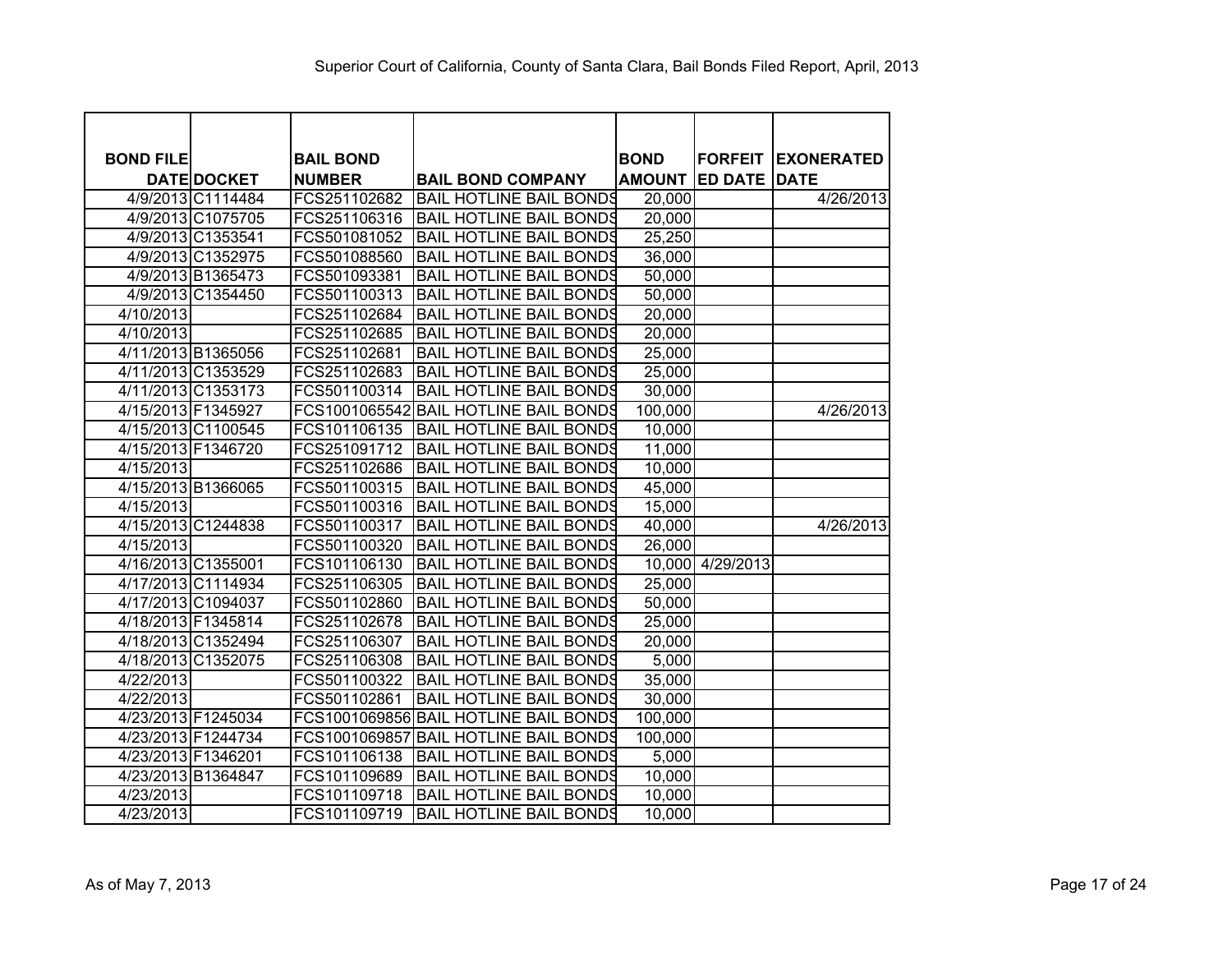| <b>BOND FILE</b> |                    | <b>BAIL BOND</b> |                                       | <b>BOND</b>   | <b>FORFEIT</b>   | <b>EXONERATED</b> |
|------------------|--------------------|------------------|---------------------------------------|---------------|------------------|-------------------|
|                  | <b>DATE DOCKET</b> | <b>NUMBER</b>    | <b>BAIL BOND COMPANY</b>              | <b>AMOUNT</b> | <b>ED DATE</b>   | <b>DATE</b>       |
|                  | 4/24/2013 CC776382 | FCS101116484     | <b>BAIL HOTLINE BAIL BONDS</b>        | 5,000         |                  |                   |
|                  | 4/24/2013 C1352717 |                  | FCS501102862 BAIL HOTLINE BAIL BONDS  | 35,000        |                  |                   |
| 4/25/2013        |                    | FCS251113084     | IBAIL HOTLINE BAIL BONDS              | 12,000        |                  |                   |
|                  | 4/26/2013 C1241305 |                  | FCS101109720 BAIL HOTLINE BAIL BONDS  | 5,000         |                  |                   |
|                  | 4/26/2013 C1233969 |                  | FCS2501059080 BAIL HOTLINE BAIL BONDS | 250,000       |                  |                   |
|                  | 4/26/2013 C1114484 | FCS251113086     | IBAIL HOTLINE BAIL BONDS              | 25,000        |                  |                   |
|                  | 4/29/2013 C1348713 |                  | FCS2501070351 BAIL HOTLINE BAIL BONDS | 150,000       |                  |                   |
|                  | 4/29/2013 B1262698 | FCS251100099     | BAIL HOTLINE BAIL BONDS               | 5,000         |                  |                   |
|                  | 4/29/2013 C1352669 | FCS251116763     | <b>BAIL HOTLINE BAIL BONDS</b>        | 20,000        |                  |                   |
| 4/29/2013        |                    | FCS251116764     | BAIL HOTLINE BAIL BONDS               | 11,000        |                  |                   |
|                  | 4/29/2013 B1156328 | FCS501113312     | <b>BAIL HOTLINE BAIL BONDS</b>        | 2,000         |                  |                   |
|                  | 4/30/2013 B1263737 | FCS101109721     | <b>BAIL HOTLINE BAIL BONDS</b>        | 10,000        |                  |                   |
|                  | 4/30/2013 C1353230 | FCS101109732     | <b>BAIL HOTLINE BAIL BONDS</b>        |               | 10,000 4/30/2013 |                   |
| 4/5/2013         |                    | S2501997005      | <b>BAY AREA BAIL BONDS</b>            | 25,000        |                  | 5/1/2013          |
| 4/16/2013        |                    |                  | 527614746 BODYGUARD BAIL BONDS        | 16,000        |                  |                   |
| 4/17/2013        |                    |                  | 5550939216 BODYGUARD BAIL BONDS       | 26,000        |                  |                   |
| 4/22/2013        |                    |                  | 5112081986 BODYGUARD BAIL BONDS       | 10,000        |                  |                   |
| 4/22/2013        | 213331             |                  | 5550958424 BODYGUARD BAIL BONDS       | 50,000        |                  |                   |
|                  | 4/19/2013 CC453717 | AS50163476       | <b>CASTLE BAIL BONDS</b>              | 20,000        |                  |                   |
|                  | 4/11/2013 C1353209 | IS30K142497      | <b>COOPER BAIL BONDS</b>              | 15,000        |                  |                   |
| 4/9/2013         |                    | 2013BB009929     | <b>DISCREET BAIL BONDS</b>            | 10,000        |                  |                   |
|                  | 4/9/2013 C1353951  | 2013DD005424     | <b>DISCREET BAIL BONDS</b>            | 25,000        |                  |                   |
|                  | 4/23/2013 B1365927 | 2013DD005427     | <b>DISCREET BAIL BONDS</b>            | 20,000        |                  |                   |
| 4/26/2013        | 213331             | 2013DD008384     | <b>DISCREET BAIL BONDS</b>            | 35,000        |                  |                   |
|                  | 4/26/2013 C1354130 | C1354130         | <b>DISCREET BAIL BONDS</b>            | 5,000         |                  |                   |
|                  | 4/2/2013 C1240152  | 2013BB012869     | ED MUMBERT BAIL BONDS                 | 10,000        |                  |                   |
| 4/9/2013         |                    | 2013BB012870     | ED MUMBERT BAIL BONDS                 | 10,000        |                  |                   |
|                  | 4/15/2013 F1346135 | 2013BB012868     | ED MUMBERT BAIL BONDS                 | 10,000        |                  |                   |
|                  | 4/15/2013 F1346135 | 2013BB015355     | ED MUMBERT BAIL BONDS                 | 10,000        |                  |                   |
|                  | 4/16/2013 C1353233 | 2013CC009524     | ED MUMBERT BAIL BONDS                 | 20,000        |                  |                   |
|                  | 4/16/2013 C1353212 | 2013CC009531     | ED MUMBERT BAIL BONDS                 |               | 20,000 4/26/2013 |                   |
|                  | 4/29/2013 C1352405 | 2013BB015356     | <b>ED MUMBERT BAIL BONDS</b>          | 10,000        |                  |                   |
|                  | 4/4/2013 F1242594  |                  | 5112116741 EIGHT BALL BAIL BONDS      | 6,000         |                  |                   |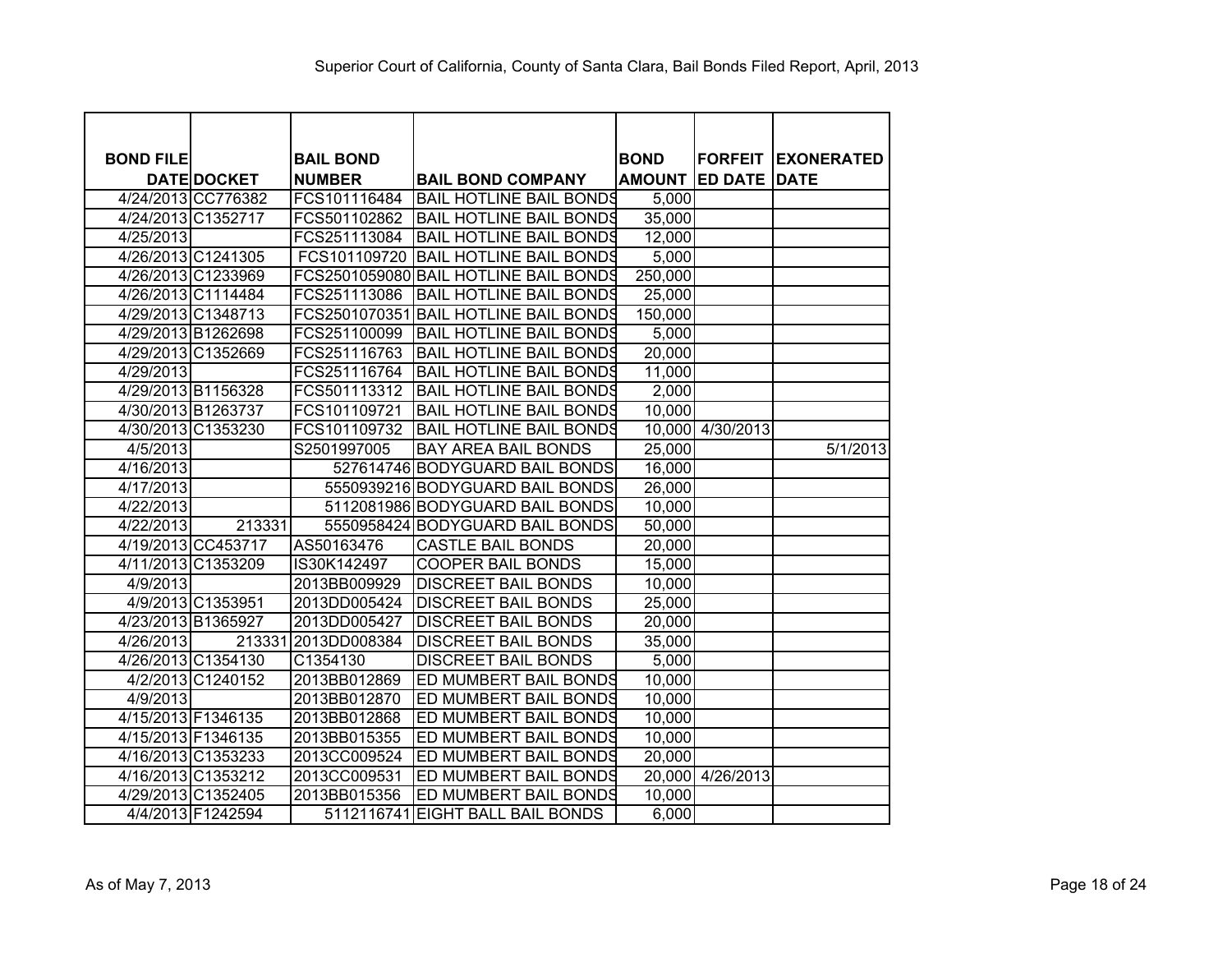| <b>BOND FILE</b> |                    | <b>BAIL BOND</b> |                                  | <b>BOND</b> |                            | <b>FORFEIT EXONERATED</b> |
|------------------|--------------------|------------------|----------------------------------|-------------|----------------------------|---------------------------|
|                  | <b>DATE DOCKET</b> | <b>NUMBER</b>    | <b>BAIL BOND COMPANY</b>         |             | <b>AMOUNT ED DATE DATE</b> |                           |
|                  | 4/4/2013 B1365608  |                  | 5550939357 EIGHT BALL BAIL BONDS | 30,000      |                            |                           |
|                  | 4/4/2013 C1353520  | T25050398868     | <b>GOLDEN STATE BAIL BONI</b>    |             | 200,000 4/16/2013          |                           |
|                  | 4/9/2013 C1354391  | T5050398860      | <b>GOLDEN STATE BAIL BONI</b>    | 30,000      |                            |                           |
|                  | 4/10/2013 C1076272 | T10050398865     | <b>GOLDEN STATE BAIL BONI</b>    | 100,000     |                            |                           |
|                  | 4/11/2013 C1352114 | T10050398864     | <b>GOLDEN STATE BAIL BONI</b>    | 6,000       |                            |                           |
| 4/26/2013        |                    | T15050398867     | <b>GOLDEN STATE BAIL BONI</b>    | 102,000     |                            |                           |
|                  | 4/4/2013 B1263233  |                  | 5801504239 JAKE'S BAIL BONDS     | 5,000       |                            |                           |
| 4/9/2013         |                    |                  | 5271622794 JAKE'S BAIL BONDS     | 10,000      |                            |                           |
|                  | 4/16/2013 B1365964 | 2013CC005311     | <b>JM BAIL BONDS</b>             | 12,000      |                            |                           |
|                  | 4/10/2013 F1241557 | A302133905       | <b>JOHN YONAN BAIL BONDS</b>     | 25,000      |                            |                           |
|                  | 4/2/2013 C1231119  | S1001957042      | <b>LATINO BAIL BONDS</b>         | 10,000      |                            |                           |
|                  | 4/10/2013 C1350512 | S5001974171      | <b>LATINO BAIL BONDS</b>         | 50,000      |                            |                           |
|                  | 4/19/2013 C1120382 | S0501898321      | <b>LATINO BAIL BONDS</b>         | 5,000       |                            |                           |
|                  | 4/29/2013 C1354654 | S2501929890      | <b>LATINO BAIL BONDS</b>         | 20,000      |                            |                           |
|                  | 4/2/2013 C1235560  |                  | 5200100269 LE BAIL BONDS         | 200,000     |                            |                           |
|                  | 4/3/2013 F1346418  |                  | 5550953388 LE BAIL BONDS         | 40,000      |                            |                           |
|                  | 4/4/2013 C1241774  |                  | 2013AA067502 LE BAIL BONDS       | 5,000       |                            |                           |
|                  | 4/4/2013 C1241484  | 2013BB014681     | <b>LE BAIL BONDS</b>             | 10,000      |                            |                           |
|                  | 4/4/2013 C1351890  | AS15K152383      | LE BAIL BONDS                    | 5,000       |                            |                           |
| 4/5/2013         |                    |                  | 5271615644 LE BAIL BONDS         | 25,000      |                            |                           |
|                  | 4/8/2013 B1365390  | AS30K67912       | LE BAIL BONDS                    | 21,000      |                            |                           |
|                  | 4/9/2013 C1355253  |                  | 5271620547 LE BAIL BONDS         | 15,000      |                            |                           |
|                  | 4/9/2013 C1245635  |                  | 5271653495 LE BAIL BONDS         | 5,000       |                            |                           |
|                  | 4/11/2013 C1230870 |                  | 5112084086 LE BAIL BONDS         | 5,000       |                            |                           |
|                  | 4/11/2013 C1351933 |                  | 5112131328 LE BAIL BONDS         | 10,000      |                            |                           |
|                  | 4/12/2013 C1351678 |                  | 5271620534 LE BAIL BONDS         | 25,000      |                            |                           |
|                  | 4/17/2013 C1355013 |                  | 5105331359 LE BAIL BONDS         | 100,000     |                            |                           |
| 4/22/2013        |                    |                  | 5112084099 LE BAIL BONDS         | 10,000      |                            |                           |
| 4/22/2013        |                    |                  | 5112084101 LE BAIL BONDS         | 10,000      |                            |                           |
|                  | 4/22/2013 C1354565 |                  | 5271620521 LE BAIL BONDS         |             | 16,000 4/22/2013           |                           |
| 4/22/2013        |                    |                  | 5550942933 LE BAIL BONDS         | 35,000      |                            |                           |
| 4/23/2013        |                    |                  | 5550953375 LE BAIL BONDS         | 35,000      |                            |                           |
|                  | 4/23/2013 C1354179 |                  | 5550967268 LE BAIL BONDS         | 40,000      |                            |                           |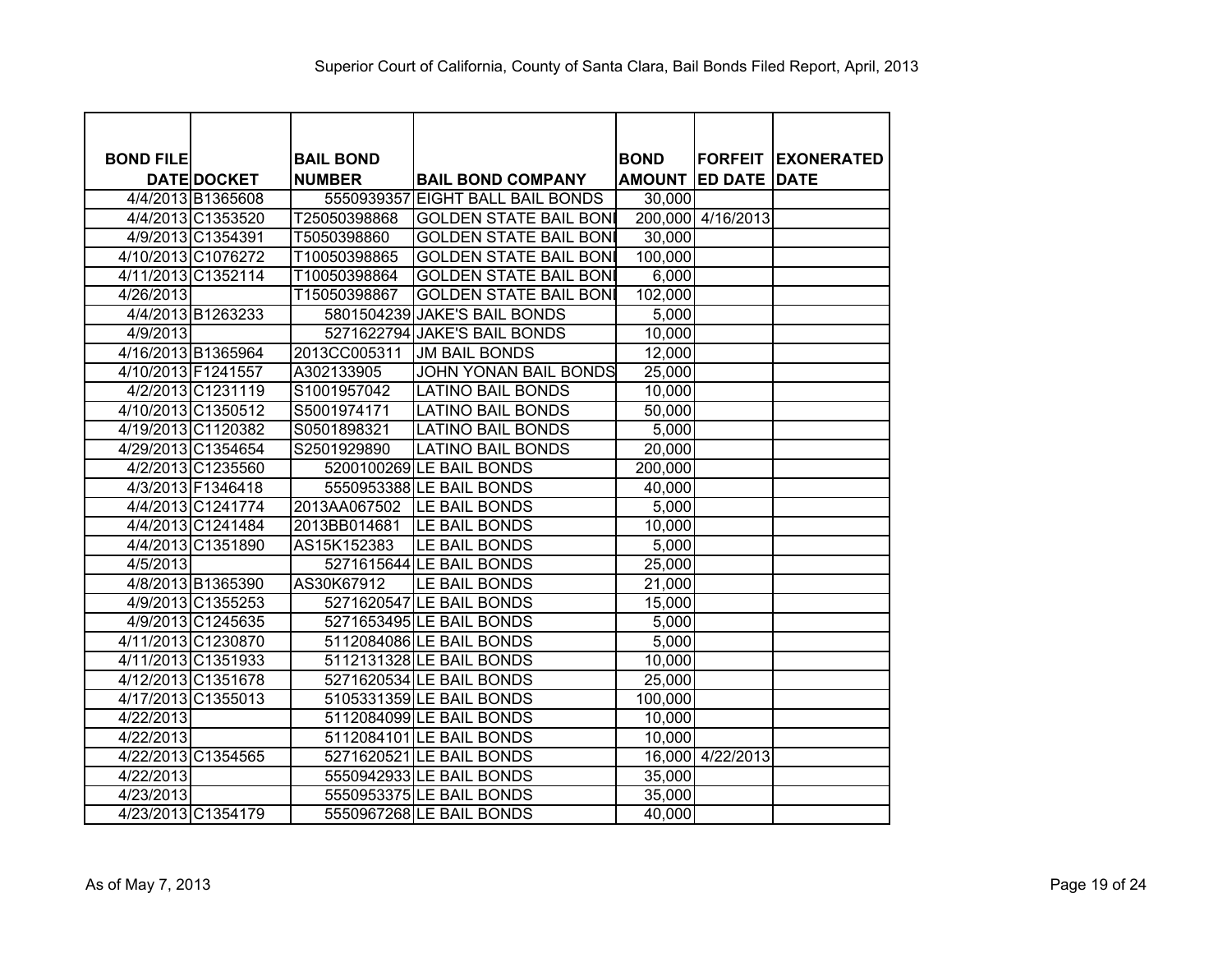| <b>BOND FILE</b> |                    | <b>BAIL BOND</b> |                               | <b>BOND</b>   |                     | <b>FORFEIT EXONERATED</b> |
|------------------|--------------------|------------------|-------------------------------|---------------|---------------------|---------------------------|
|                  | <b>DATE DOCKET</b> | <b>NUMBER</b>    | <b>BAIL BOND COMPANY</b>      | <b>AMOUNT</b> | <b>ED DATE DATE</b> |                           |
|                  | 4/24/2013 C1351866 |                  | 5550942920 LE BAIL BONDS      | 50,000        |                     |                           |
|                  | 4/26/2013 C1355615 |                  | 5550942917 LE BAIL BONDS      | 50,000        |                     |                           |
|                  | 4/29/2013 C1237228 |                  | 5112131315 LE BAIL BONDS      | 5,000         |                     |                           |
| 4/29/2013        |                    |                  | 5271620518 LE BAIL BONDS      | 25,000        |                     |                           |
|                  | 4/29/2013 C1355457 |                  | 5550967271LE BAIL BONDS       | 50,000        |                     |                           |
| 4/29/2013        |                    | AS15K152095      | <b>LE BAIL BONDS</b>          | 10,000        |                     |                           |
| 4/30/2013        |                    |                  | 5112131287 LE BAIL BONDS      | 5,000         |                     |                           |
|                  | 4/4/2013 C1351238  | 2013BB008681     | <b>LIEN TA BAIL BONDS</b>     | 5,000         |                     |                           |
|                  | 4/2/2013 C1354603  | LX3010031130     | <b>LUNA BAIL BONDS</b>        | 20,000        |                     |                           |
|                  | 4/2/2013 C1353942  | LX5010031979     | <b>LUNA BAIL BONDS</b>        | 25,000        |                     |                           |
|                  | 4/3/2013 F1346622  | LX25010018700    | <b>LUNA BAIL BONDS</b>        |               | 105,000 4/30/2013   |                           |
| 4/3/2013         |                    |                  | LX25010031983 LUNA BAIL BONDS | 100,000       |                     | 5/2/2013                  |
| 4/4/2013         |                    | LX1510031118     | <b>LUNA BAIL BONDS</b>        | 11,000        |                     | 4/29/2013                 |
|                  | 4/4/2013 B1364798  | LX1510031120     | <b>LUNA BAIL BONDS</b>        | 10,000        |                     |                           |
| 4/4/2013         |                    | LX1510031123     | <b>LUNA BAIL BONDS</b>        | 10,000        |                     |                           |
|                  | 4/4/2013 B1365232  | LX3010022038     | <b>LUNA BAIL BONDS</b>        | 20,000        |                     |                           |
| 4/4/2013         |                    | LX5010024176     | <b>LUNA BAIL BONDS</b>        | 30,000        |                     | 4/29/2013                 |
|                  | 4/4/2013 C1353764  | LX7510018659     | <b>LUNA BAIL BONDS</b>        |               | 75,000 4/15/2013    |                           |
| 4/9/2013         |                    | LX10010031146    | <b>LUNA BAIL BONDS</b>        | 100,000       |                     |                           |
|                  | 4/9/2013 B1365858  | LX5010020679     | <b>LUNA BAIL BONDS</b>        | 20,000        |                     |                           |
|                  | 4/9/2013 C1354132  | LX5010024178     | <b>LUNA BAIL BONDS</b>        | 35,250        |                     |                           |
|                  | 4/9/2013 C1354452  | LX5010024179     | <b>LUNA BAIL BONDS</b>        | 25,000        |                     |                           |
|                  | 4/9/2013 C1353879  | LX7510018665     | <b>LUNA BAIL BONDS</b>        | 75,000        |                     |                           |
|                  | 4/10/2013 C1355835 | LX5010024177     | <b>LUNA BAIL BONDS</b>        | 26,000        |                     |                           |
|                  | 4/10/2013 C1354132 | LX5010031982     | <b>LUNA BAIL BONDS</b>        | 38,250        |                     |                           |
|                  | 4/11/2013 C1078597 | LX7510020511     | <b>LUNA BAIL BONDS</b>        | 75,000        |                     |                           |
| 4/12/2013        |                    | LX1510031119     | <b>LUNA BAIL BONDS</b>        | 11,000        |                     |                           |
|                  | 4/12/2013 C1241398 | LX25010030113    | <b>LUNA BAIL BONDS</b>        | 135,000       |                     |                           |
|                  | 4/12/2013 B1365688 | LX5010022053     | <b>LUNA BAIL BONDS</b>        | 26,000        |                     |                           |
| 4/12/2013        |                    | LX5010031980     | <b>LUNA BAIL BONDS</b>        | 25,000        |                     |                           |
|                  | 4/12/2013 C1247414 | LX7100241153     | <b>LUNA BAIL BONDS</b>        | 5,000         |                     |                           |
|                  | 4/15/2013 C1354329 | LX25010029241    | <b>LUNA BAIL BONDS</b>        | 140,000       | 4/26/2013           |                           |
|                  | 4/15/2013 CC775602 | LX710024112      | <b>LUNA BAIL BONDS</b>        | 5,000         |                     |                           |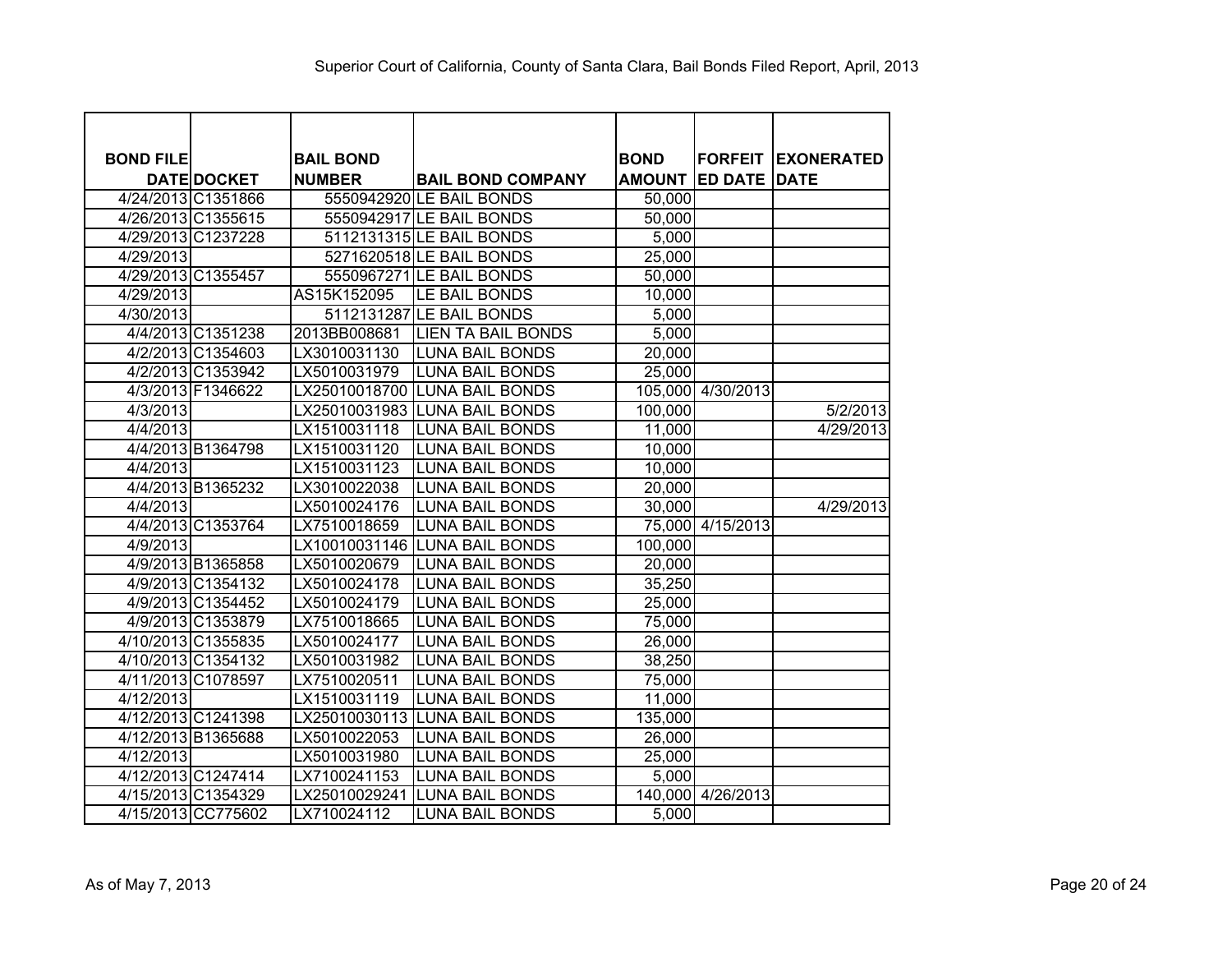| <b>BOND FILE</b> |                    | <b>BAIL BOND</b> |                                | <b>BOND</b> |                            | <b>FORFEIT EXONERATED</b> |
|------------------|--------------------|------------------|--------------------------------|-------------|----------------------------|---------------------------|
|                  | <b>DATE DOCKET</b> | <b>NUMBER</b>    | <b>BAIL BOND COMPANY</b>       |             | <b>AMOUNT ED DATE DATE</b> |                           |
| 4/15/2013        |                    | LX7510018652     | <b>LUNA BAIL BONDS</b>         | 25,000      |                            |                           |
|                  | 4/16/2013 C1355014 |                  | LX10010018698 LUNA BAIL BONDS  | 100,000     |                            |                           |
| 4/16/2013        |                    | LX1510031126     | <b>LUNA BAIL BONDS</b>         | 10,000      |                            |                           |
|                  | 4/16/2013 C1241413 | LX5010022052     | <b>LUNA BAIL BONDS</b>         | 20,000      |                            |                           |
|                  | 4/16/2013 B1365602 | LX710024114      | <b>LUNA BAIL BONDS</b>         | 5,000       |                            |                           |
|                  | 4/18/2013 C1350511 | LX5010031135     | <b>LUNA BAIL BONDS</b>         |             | 50,000 4/22/2013           |                           |
|                  | 4/18/2013 F1346624 | LX7510018650     | <b>LUNA BAIL BONDS</b>         | 30,000      |                            |                           |
|                  | 4/18/2013 C1243258 | LX7510031144     | <b>LUNA BAIL BONDS</b>         | 75,000      |                            |                           |
| 4/19/2013        |                    |                  | LX25010029240 LUNA BAIL BONDS  | 100,000     |                            |                           |
|                  | 4/22/2013 C1348736 | LX5010031136     | <b>LUNA BAIL BONDS</b>         | 50,000      |                            |                           |
| 4/23/2013        |                    | LX1510022025     | <b>LUNA BAIL BONDS</b>         | 5,000       |                            |                           |
|                  | 4/23/2013 F1346474 | LX1510031121     | <b>LUNA BAIL BONDS</b>         | 6,000       |                            |                           |
|                  | 4/23/2013 F1346257 | LX5010018630     | <b>LUNA BAIL BONDS</b>         | 50,000      |                            | 5/3/2013                  |
|                  | 4/23/2013 F1245184 | LX5010022057     | <b>LUNA BAIL BONDS</b>         | 25,000      |                            |                           |
|                  | 4/23/2013 B1366044 | LX5010024175     | <b>LUNA BAIL BONDS</b>         | 25,000      |                            |                           |
| 4/23/2013        |                    | LX710031108      | <b>LUNA BAIL BONDS</b>         | 5,000       |                            |                           |
|                  | 4/24/2013 C1355827 | LX7510018646     | <b>LUNA BAIL BONDS</b>         | 25,000      |                            |                           |
|                  | 4/25/2013 C1355887 | LX5010031139     | <b>LUNA BAIL BONDS</b>         | 50,000      |                            |                           |
|                  | 4/29/2013 C1354575 | LX1510024124     | <b>LUNA BAIL BONDS</b>         | 10,000      |                            |                           |
|                  | 4/29/2013 C1353035 | LX1510031122     | <b>LUNA BAIL BONDS</b>         | 15,000      |                            |                           |
|                  | 4/29/2013 C1353577 | LX7510024182     | <b>LUNA BAIL BONDS</b>         | 50,000      |                            |                           |
| 4/29/2013        |                    | LX7510024184     | <b>LUNA BAIL BONDS</b>         | 25,000      |                            |                           |
| 4/30/2013        |                    | LX7510024183     | <b>LUNA BAIL BONDS</b>         | 25,000      |                            |                           |
|                  | 4/9/2013 B1365396  | S100002023159    | <b>OUT NOW BAIL BONDS</b>      | 75,000      |                            |                           |
|                  | 4/12/2013 B1048072 | 2013AA052440     | <b>OUT NOW BAIL BONDS</b>      | 5,000       |                            |                           |
|                  | 4/2/2013 C1351147  | 2013CC010369     | PACIFIC COAST BAIL BONI        | 6,000       |                            |                           |
|                  | 4/2/2013 C1351647  | 2013DD005620     | PACIFIC COAST BAIL BONI        | 10,000      |                            |                           |
|                  | 4/2/2013 C1352520  | 2013DD007456     | PACIFIC COAST BAIL BONI        | 30,000      |                            |                           |
|                  | 4/3/2013 F1346665  | 2013DD007372     | PACIFIC COAST BAIL BONI        | 15,000      |                            |                           |
|                  | 4/3/2013 F1346542  | 2013FF000273     | PACIFIC COAST BAIL BONI        | 37,000      |                            |                           |
|                  | 4/3/2013 F1346542  | 2013FF000274     | PACIFIC COAST BAIL BONI        | 37,000      |                            |                           |
|                  | 4/4/2013 C1241308  | 2013AA067503     | <b>PACIFIC COAST BAIL BONI</b> | 2,500       |                            |                           |
|                  | 4/4/2013 B1364962  | 2013CC010366     | PACIFIC COAST BAIL BONI        | 15,000      |                            |                           |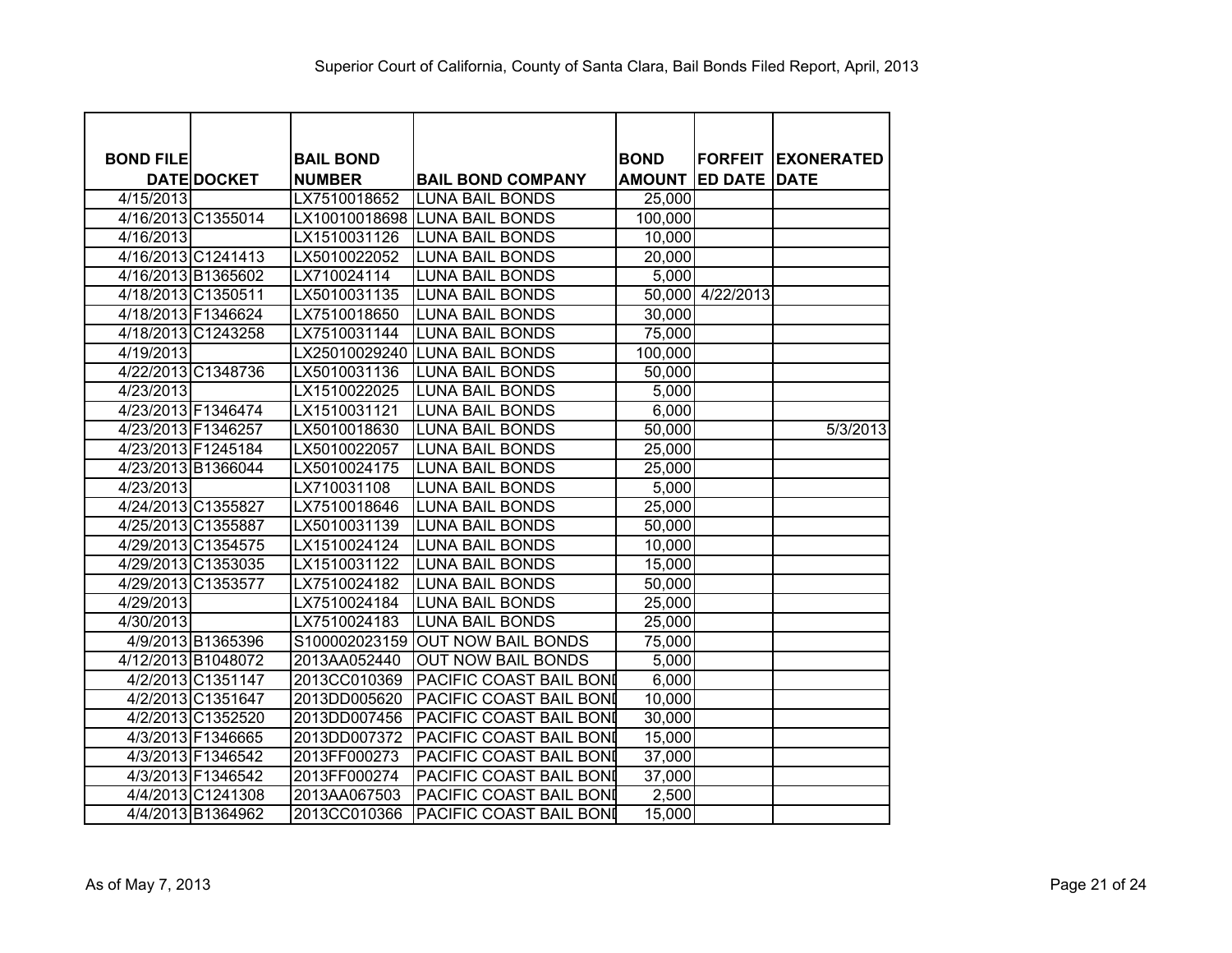| <b>BOND FILE</b>   |                    | <b>BAIL BOND</b> |                                  | <b>BOND</b>   | <b>FORFEIT</b>   | <b>IEXONERATED</b> |
|--------------------|--------------------|------------------|----------------------------------|---------------|------------------|--------------------|
|                    | <b>DATE DOCKET</b> | <b>NUMBER</b>    | <b>BAIL BOND COMPANY</b>         | <b>AMOUNT</b> | <b>ED DATE</b>   | <b>DATE</b>        |
|                    | 4/4/2013 B1365652  | 2013CC010367     | <b>PACIFIC COAST BAIL BONI</b>   | 10,000        |                  |                    |
|                    | 4/4/2013 C1354697  | 2013EE002637     | PACIFIC COAST BAIL BONI          | 16,000        |                  |                    |
|                    | 4/5/2013 C1351154  | 2013BB015748     | <b>PACIFIC COAST BAIL BONI</b>   | 10,000        |                  |                    |
|                    | 4/5/2013 BB728306  | 2013DD005619     | PACIFIC COAST BAIL BONI          | 6,000         |                  |                    |
|                    | 4/5/2013 C1352880  | 2013DD007993     | PACIFIC COAST BAIL BONI          | 20,000        |                  |                    |
|                    | 4/9/2013 C1118082  | 2013AA070824     | PACIFIC COAST BAIL BONI          | 5,000         |                  | 4/9/2013           |
| 4/9/2013           |                    | 2013CC011512     | PACIFIC COAST BAIL BONI          | 25,000        |                  |                    |
|                    | 4/9/2013 C1227674  | 2013CC011515     | PACIFIC COAST BAIL BONI          | 10,000        |                  |                    |
|                    | 4/9/2013 C1353505  | 2013CC011516     | <b>PACIFIC COAST BAIL BONI</b>   |               | 20,000 4/12/2013 |                    |
| 4/11/2013          |                    | 2013AA070822     | <b>PACIFIC COAST BAIL BONI</b>   | 5.000         |                  |                    |
| 4/15/2013 F1346541 |                    | 2013BB015750     | <b>PACIFIC COAST BAIL BONI</b>   |               | 10,000 4/23/2013 |                    |
| 4/15/2013          |                    | 2013CC011517     | <b>PACIFIC COAST BAIL BONI</b>   | 25,000        |                  |                    |
|                    | 4/18/2013 F1346594 | 2013AA070828     | PACIFIC COAST BAIL BONI          |               | 5,000 4/30/2013  |                    |
| 4/22/2013          |                    | 2013DD007999     | PACIFIC COAST BAIL BONI          | 35,000        |                  |                    |
|                    | 4/23/2013 C1352409 | 2013AA070821     | PACIFIC COAST BAIL BONI          | 5,000         |                  |                    |
|                    | 4/23/2013 B1365604 | 2013AA070827     | PACIFIC COAST BAIL BONI          | 5,000         |                  |                    |
| 4/26/2013          |                    | 2013AA070826     | PACIFIC COAST BAIL BONI          | 1,000         |                  |                    |
|                    | 4/26/2013 C1226377 | 2013EE004262     | <b>PACIFIC COAST BAIL BONI</b>   | 50,000        |                  |                    |
| 4/30/2013          |                    | 2013BB017257     | PACIFIC COAST BAIL BONI          | 10,000        |                  |                    |
| 4/30/2013          |                    | 2013DD007996     | PACIFIC COAST BAIL BONI          | 51,000        |                  |                    |
|                    | 4/5/2013 C1353162  | 2013BB015353     | RAMIREZ BAIL BONDS               | 11,000        |                  |                    |
| 4/16/2013          |                    | 2013DD005433     | <b>RAMIREZ BAIL BONDS</b>        | 20,000        |                  |                    |
| 4/22/2013          |                    | 2013BB016131     | RAMIREZ BAIL BONDS               | 10,000        |                  |                    |
| 4/29/2013          |                    | 2013DD005428     | <b>RAMIREZ BAIL BONDS</b>        | 10,000        |                  |                    |
| 4/29/2013          |                    |                  | 5112158149 REASONABLE BAIL BONDS | 11,000        |                  |                    |
|                    | 4/26/2013 C1118095 | AS15K154691      | <b>SANTA CRUZ BAIL BONDS</b>     | 15,000        |                  |                    |
| 4/2/2013           |                    | A2500636161      | <b>SCOTT MACKENZIE BAIL B</b>    | 5,000         |                  |                    |
|                    | 4/4/2013 C1351892  | 2013BB010250     | <b>TAPOUT BAIL BONDS</b>         | 5,000         |                  |                    |
|                    | 4/9/2013 C1351883  | 2013BB014682     | <b>TAPOUT BAIL BONDS</b>         | 10,000        |                  |                    |
|                    | 4/9/2013 C1352968  | 2013EE003569     | <b>TAPOUT BAIL BONDS</b>         | 100,000       |                  |                    |
| 4/11/2013          |                    | 2013CC010714     | <b>TAPOUT BAIL BONDS</b>         | 25,000        |                  |                    |
|                    | 4/15/2013 F1346317 | 2013BB014687     | <b>TAPOUT BAIL BONDS</b>         | 7,500         |                  |                    |
| 4/15/2013          |                    | 2013CC010713     | <b>TAPOUT BAIL BONDS</b>         | 25,000        |                  |                    |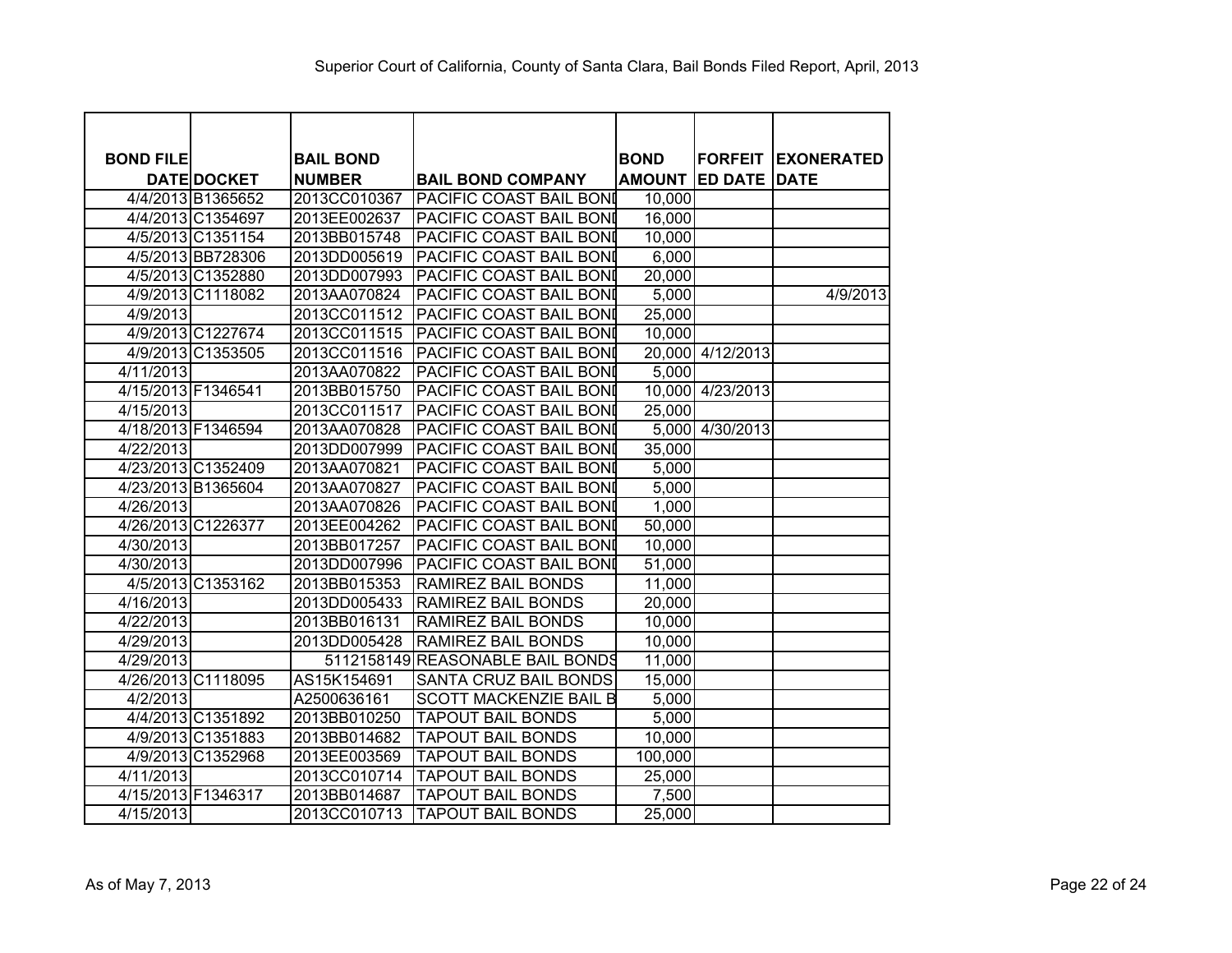| <b>BOND FILE</b> |                    | <b>BAIL BOND</b> |                               | <b>BOND</b>   | <b>FORFEIT</b>      | <b>EXONERATED</b> |
|------------------|--------------------|------------------|-------------------------------|---------------|---------------------|-------------------|
|                  | <b>DATE DOCKET</b> | <b>NUMBER</b>    | <b>BAIL BOND COMPANY</b>      | <b>AMOUNT</b> | <b>ED DATE DATE</b> |                   |
| 4/22/2013        |                    | 2013CC010711     | <b>TAPOUT BAIL BONDS</b>      | 15,000        |                     |                   |
|                  | 4/22/2013 C1347983 | 2013CC010712     | <b>TAPOUT BAIL BONDS</b>      | 20,000        |                     |                   |
|                  | 4/24/2013 C1354692 | 2013FF000502     | <b>TAPOUT BAIL BONDS</b>      | 126,000       |                     |                   |
|                  | 4/25/2013 C1354726 | 2013CC009806     | <b>TAPOUT BAIL BONDS</b>      | 15,000        |                     |                   |
|                  | 4/25/2013 C1349344 | 2013CC009807     | <b>TAPOUT BAIL BONDS</b>      | 15,000        |                     |                   |
|                  | 4/29/2013 C1352188 | 2013CC009805     | <b>TAPOUT BAIL BONDS</b>      | 20,000        |                     |                   |
|                  | 4/15/2013 C1350360 | IS30K139851      | <b>TEDD WALLACE BAIL BON</b>  | 25,000        |                     |                   |
| 4/23/2013        |                    | IS15K262475      | <b>TEDD WALLACE BAIL BONI</b> | 10,000        |                     |                   |
| 4/17/2013        |                    | AS50K43484       | THANG VO BAIL BONDS           | 50,000        |                     |                   |
|                  | 4/23/2013 F1346641 | LX1510032803     | <b>VERONICA MELERO BAIL E</b> | 10,000        |                     |                   |
|                  | 4/24/2013 C1228478 | LX710029235      | <b>VERONICA MELERO BAIL E</b> | 5,000         |                     |                   |
|                  | 4/24/2013 C1110146 | LX710029236      | <b>VERONICA MELERO BAIL E</b> | 5,000         |                     |                   |
| 4/29/2013        |                    | LX1510024758     | <b>VERONICA MELERO BAIL E</b> | 10,000        |                     |                   |
|                  | 4/2/2013 C1353929  | AUL2088944       | <b>VU BAIL BONDS</b>          | 100,000       |                     |                   |
|                  | 4/3/2013 F1346640  | A152189271       | <b>VU BAIL BONDS</b>          | 15,000        |                     |                   |
|                  | 4/4/2013 C1354698  | A152189274       | <b>VU BAIL BONDS</b>          | 15,000        |                     |                   |
|                  | 4/4/2013 B1365648  | AUL2086647       | <b>VU BAIL BONDS</b>          | 50,000        |                     |                   |
|                  | 4/4/2013 C1353940  | AUL2088938       | <b>VU BAIL BONDS</b>          | 50,000        |                     |                   |
|                  | 4/9/2013 CC769280  | A302134430       | <b>VU BAIL BONDS</b>          | 20,000        |                     |                   |
|                  | 4/9/2013 C1355249  | A302134431       | <b>VU BAIL BONDS</b>          | 20,000        |                     |                   |
|                  | 4/9/2013 C1353839  | A302134441       | <b>VU BAIL BONDS</b>          | 10,000        |                     |                   |
|                  | 4/10/2013 C1354480 | A72269290        | <b>VU BAIL BONDS</b>          | 5,000         |                     |                   |
|                  | 4/11/2013 C1242931 | A72269303        | <b>VU BAIL BONDS</b>          | 5,000         |                     |                   |
| 4/15/2013        |                    | A152189289       | <b>VU BAIL BONDS</b>          | 10,000        |                     |                   |
| 4/16/2013        |                    | A152189288       | <b>VU BAIL BONDS</b>          | 10,000        |                     |                   |
| 4/17/2013        |                    | A302134439       | <b>VU BAIL BONDS</b>          | 25,000        |                     |                   |
| 4/18/2013        |                    | AUL2088948       | <b>VU BAIL BONDS</b>          | 75,000        |                     |                   |
| 4/22/2013        |                    | A302134436       | <b>VU BAIL BONDS</b>          | 10,000        |                     |                   |
| 4/22/2013        |                    | A302134437       | <b>VU BAIL BONDS</b>          | 10,000        |                     |                   |
|                  | 4/22/2013 C1355705 | AUL2088939       | <b>VU BAIL BONDS</b>          | 40,000        |                     |                   |
|                  | 4/23/2013 B1153831 | A72269296        | <b>VU BAIL BONDS</b>          | 5,000         |                     |                   |
|                  | 4/25/2013 C1356114 | A302134438       | VU BAIL BONDS                 | 25,000        |                     |                   |
| 4/29/2013        |                    | A152189284       | <b>VU BAIL BONDS</b>          | 11,000        |                     |                   |